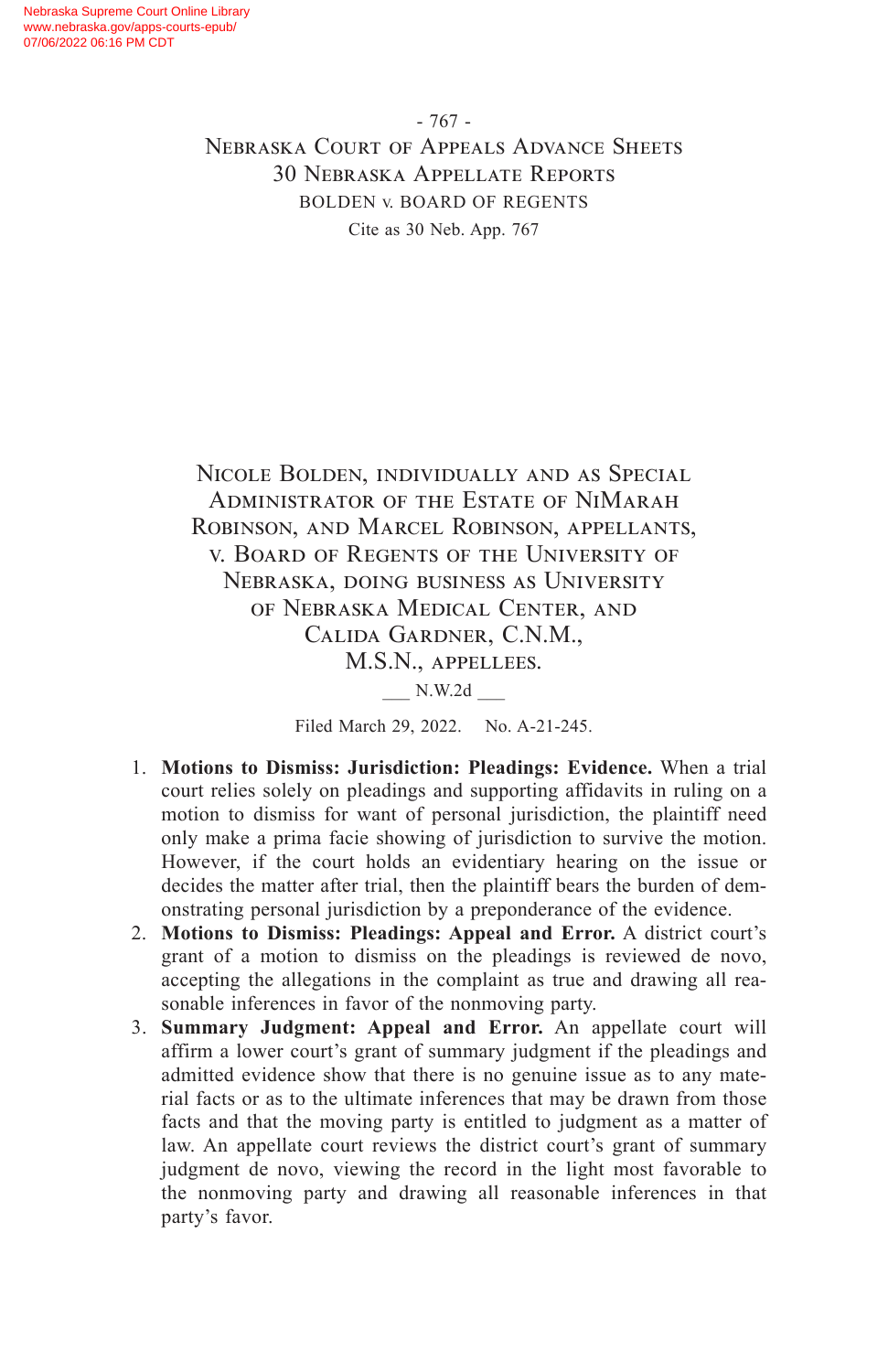- 4. **Pleadings: Appeal and Error.** Permission to amend a pleading is addressed to the discretion of the trial court, and the trial court's decision will not be disturbed absent an abuse of discretion.
- 5.  $\therefore$  A finding that an amendment to a pleading would be futile is reviewed de novo.
- 6. **Motions to Dismiss: Jurisdiction: Rules of the Supreme Court: Pleadings.** When a motion to dismiss raises a defense under Neb. Ct. R. Pldg. §  $6-1112(b)(6)$  and any combination of §  $6-1112(b)(2)$ , (4), and (5), the court should consider dismissal under  $\S$  6-1112(b)(2), (4), and (5) first and should consider dismissal under  $\S$  6-1112(b)(6) only if it determines that it has jurisdiction and that process and service of process were sufficient.
- 7. **Summary Judgment: Motions to Dismiss: Jurisdiction: Affidavits.** When the issue on a motion to dismiss is personal jurisdiction, affidavits may be submitted without converting the motion into one for summary judgment.
- 8. **Notice: Service of Process.** Although Neb. Rev. Stat. § 25-505.01 (Reissue 2016) does not require service to be sent to the defendant's residence or restrict delivery to the addressee, due process requires notice to be reasonably calculated to apprise interested parties of the pendency of the action and to afford them the opportunity to present their objections.
- 9. **Jurisdiction: Rules of the Supreme Court: Pleadings: Appeal and Error.** When reviewing an order dismissing a party from a case for lack of personal jurisdiction under Neb. Ct. R. Pldg. § 6-1112(b)(2), an appellate court examines the question of whether the nonmoving party has established a prima facie case of personal jurisdiction de novo.
- 10. **Judgments: Jurisdiction: Appeal and Error.** An appellate court reviews a lower court's determination regarding personal jurisdiction based on written submissions in the light most favorable to the nonmoving party.
- 11. **Pleadings: Affidavits: Appeal and Error.** If the lower court does not hold a hearing and instead relies on the pleadings and affidavits, then an appellate court must look at the facts in the light most favorable to the nonmoving party and resolve all factual conflicts in favor of that party.
- 12. **Appeal and Error.** An appellate court is not obligated to engage in an analysis that is not necessary to adjudicate the case and controversy before it.
- 13. **Motions to Dismiss: Rules of the Supreme Court: Pleadings.** A motion to amend should only be deemed as being futile if the amendment could not survive a Neb. Ct. R. Pldg. § 6-1112(b)(6) motion to dismiss.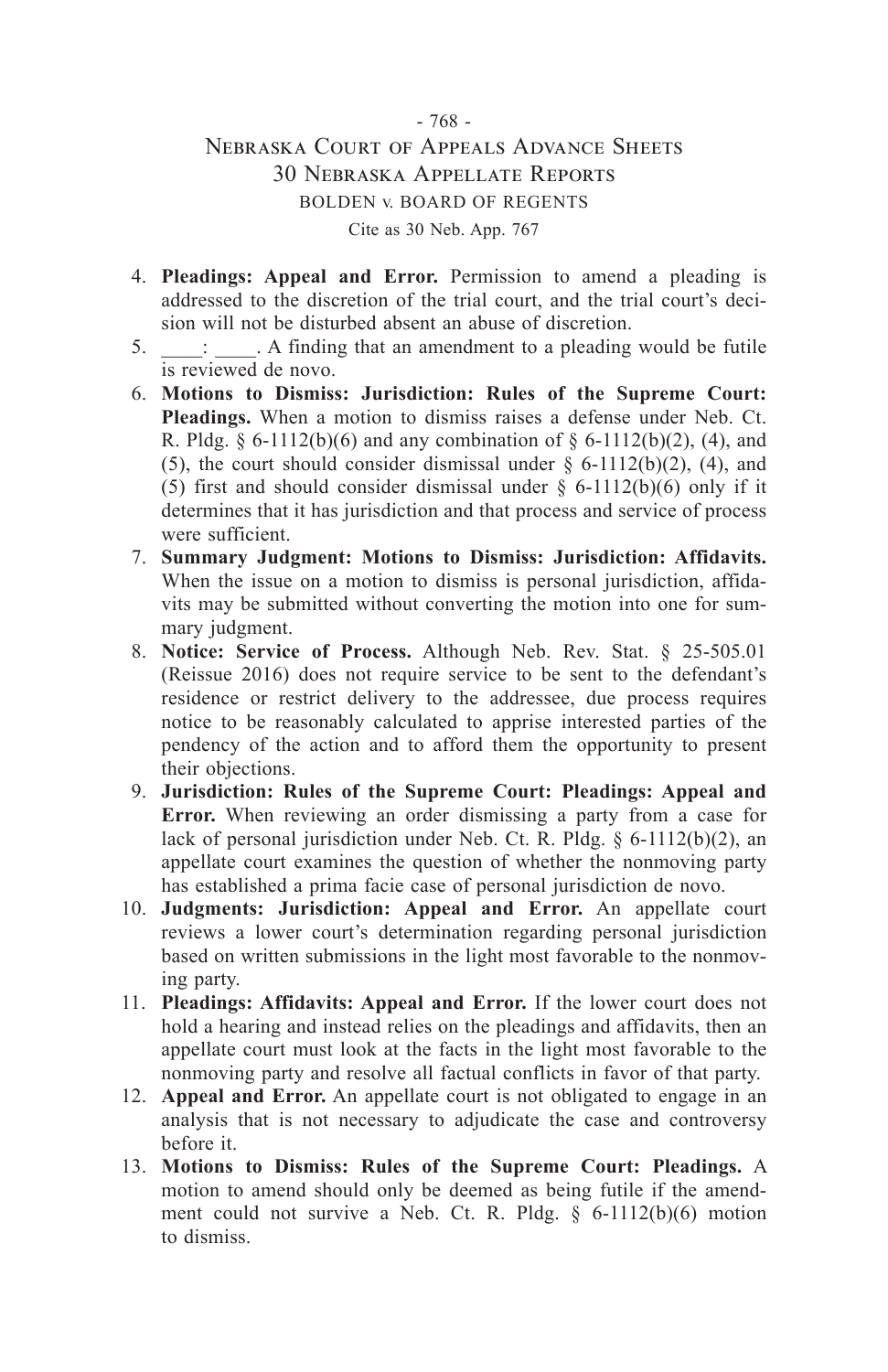#### - 769 -

#### Nebraska Court of Appeals Advance Sheets 30 Nebraska Appellate Reports BOLDEN v. BOARD OF REGENTS Cite as 30 Neb. App. 767

- 14. **Estoppel: Equity.** Under the doctrine of equitable estoppel, estoppel applies when a party engages in (1) conduct which amounts to a false representation or concealment of material facts or, at least, which is calculated to convey the impression that the facts are otherwise than, and inconsistent with, those which the party subsequently attempts to assert; (2) the intention, or at least the expectation, that such conduct will be acted upon by, or influence, the other party or other persons; (3) knowledge, actual or constructive, of the real facts; (4) lack of knowledge and the means of knowledge of the truth as to the facts in question; (5) reliance, in good faith, upon the conduct or statements of the party to be estopped; and (6) action or inaction based thereon of such a character as to change the position or status of the party claiming the estoppel.
- 15. **Equity: Estoppel: Fraud: Limitations of Actions.** The equitable doctrine of estoppel may, in a proper case, be applied to prevent a fraudulent or inequitable resort to a statute of limitations, and a defendant may, by his or her representations, promises, or conduct, be so estopped where the other elements of estoppel are present.
- 16. **Equity: Estoppel.** Equitable estoppel rests largely on the facts and circumstances of the particular case and will be applied where the wisdom and justice of the principle are founded upon equity, morality, and justice in accordance with good conscience, honesty, and reason. Under such circumstances, the doctrine subserves its true purpose as a practical, fair, and necessary rule of law.

Appeal from the District Court for Douglas County: J. MICHAEL COFFEY, Judge. Affirmed in part, and in part reversed and remanded for further proceedings.

Corey L. Stull and Nolan J. Niehus, Senior Certified Law Student, of Atwood, Holsten, Brown, Deaver, Spier & Israel Law Firm, P.C., L.L.O., for appellants.

David D. Ernst and Kellie Chesire Olson, of Pansing, Hogan, Ernst & Bachman, L.L.P., for appellee Board of Regents.

Robert A. Mooney, Emily E. Palmiscno, and John A. McWilliams, of Sodoro, Mooney & Lenaghan, L.L.C., for appellee Calida Gardner.

PIRTLE, Chief Judge, and RIEDMANN and WELCH, Judges.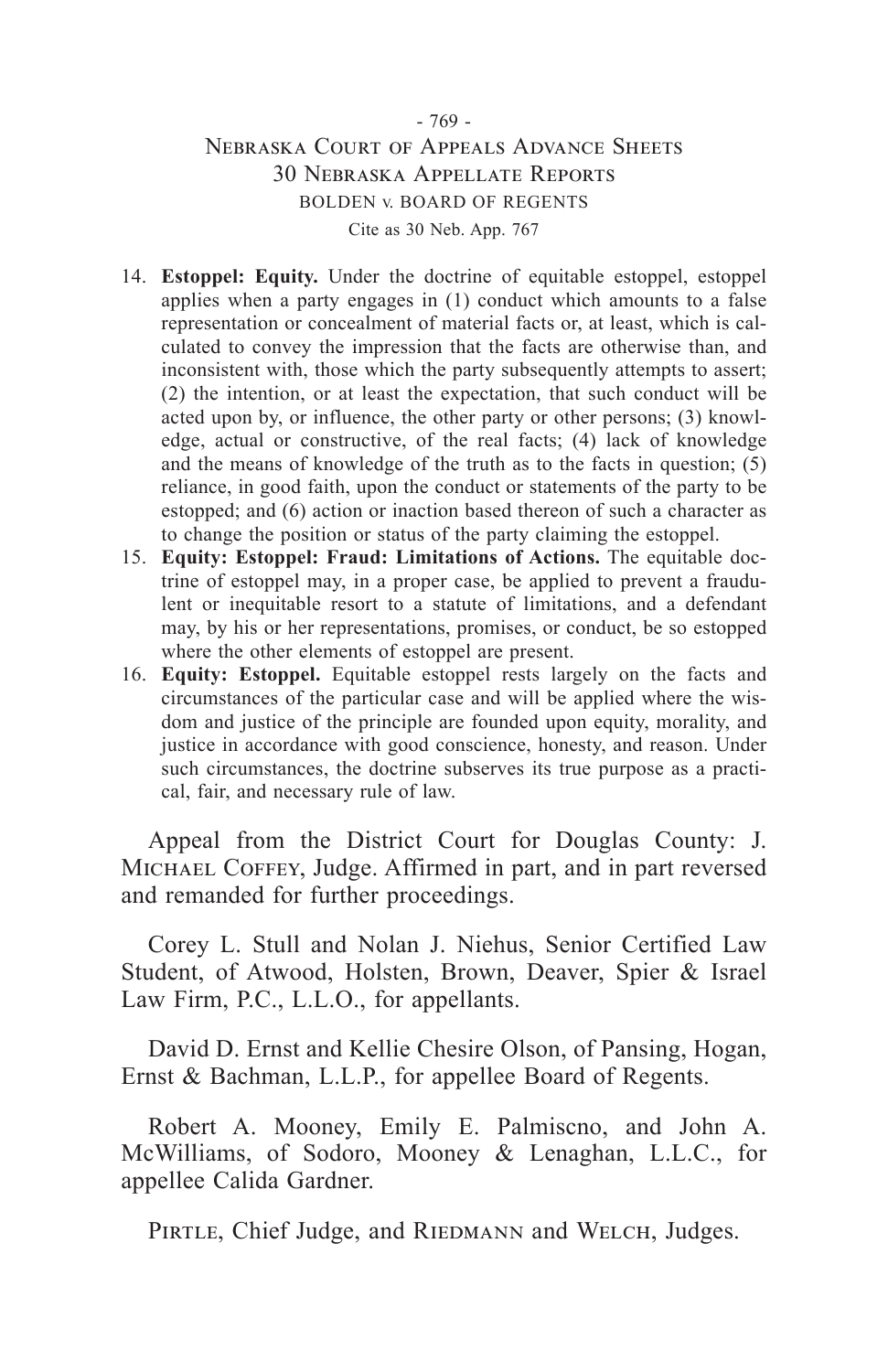WELCH, Judge.

### I. INTRODUCTION

Nicole Bolden, individually and as special administrator of the estate of NiMarah Robinson, and Marcel Robinson (collectively Appellants) appeal the Douglas County District Court's order denying their motion for new trial or to reconsider the court's granting of summary judgment in favor of Calida Gardner, C.N.M., M.S.N.; granting the motion to dismiss filed by the Board of Regents of the University of Nebraska, doing business as University of Nebraska Medical Center (UNMC); and in overruling their motion to amend their complaint. For the reasons stated herein, we affirm in part, and in part reverse and remand for further proceedings.

### II. STATEMENT OF FACTS

#### 1. Original and Amended Complaint

Appellants filed a medical malpractice action against Gardner and UNMC alleging that Gardner, in her capacity as an employee or agent of UNMC, and UNMC negligently failed to provide proper medical care to Bolden and her unborn child, NiMarah, which resulted in NiMarah's death and damages to Bolden. Appellants specifically alleged that on October 3, 2016, Bolden sought prenatal care at UNMC and was initially evaluated by Gardner, who represented that she was a certified midwife. Thereafter, Bolden alleged Gardner continued to provide ongoing care for Bolden at UNMC. On March 12, 2017, in Bolden's third trimester, she began experiencing high blood pressure and high glucose levels. Bolden asserted that she was not informed that she presented with these symptoms by either Gardner or other medical staff. During a March 30 prenatal visit, Gardner indicated to Bolden that Bolden's baby was larger than expected. At her April 11 prenatal visit, Bolden was informed that she had gained 14 pounds in 2 weeks, had edema in her legs, and had high blood pressure. On April 23, when Bolden went to the UNMC emergency room where she expressed concern that her baby was not moving, she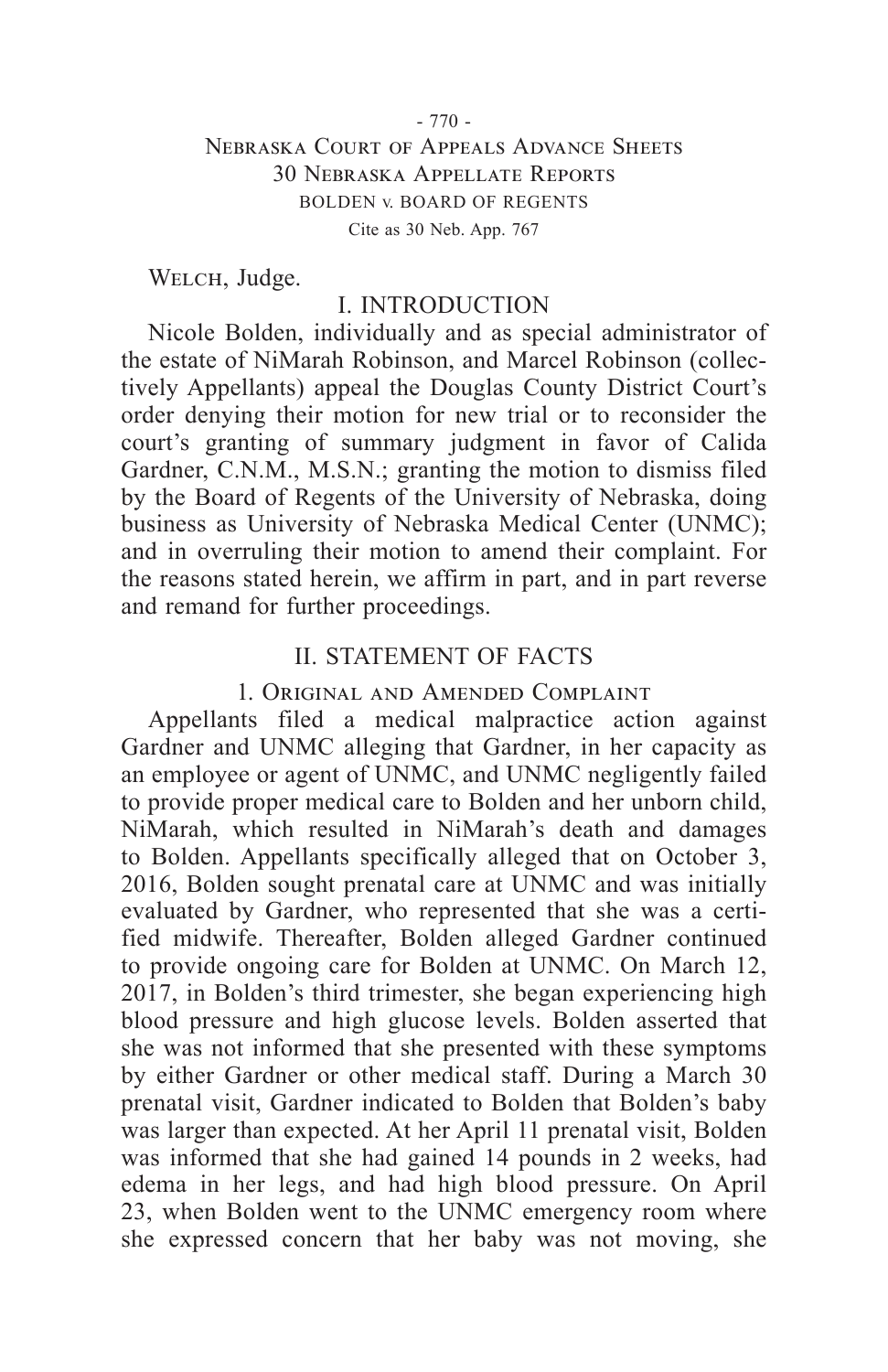was admitted with high blood pressure, headaches, pain and swelling in her legs, and protein in her urine. Although doctors diagnosed Bolden with preeclampsia, they released her the following day with instructions to return on April 28 for labor induction. However, on April 27, Bolden returned to the emergency room with extremely high blood pressure and lack of fetal movement. At that time, doctors informed Bolden that her baby suffered an intrauterine fetal death. Bolden underwent an emergency cesarean section to deliver her baby.

In sum, Appellants alleged in their amended complaint that Gardner and UNMC failed to properly document, record, assess, diagnose, and treat Bolden and NiMarah; that their conduct fell below the requisite standard of care; and that their negligence was the proximate cause of their injuries and damages. Appellants then allege they filed a tort claim pursuant to the State Tort Claims Act (STCA) directed at Gardner and UNMC on February 6, 2019. Appellants allege the State Claims Board (Board) failed to dispose of the claim within 6 months; they withdrew the claim on March 13, 2020; and they filed their complaint on March 31, which complaint was amended that same day.

### 2. Gardner's Motion to Dismiss and/or MOTION FOR SUMMARY JUDGMENT AND Appellants' Motion to Amend

On May 5, 2020, Gardner filed a motion to dismiss or, in the alternative, a motion for summary judgment contending that she was not an employee of UNMC, but instead was an employee of Nebraska Medicine; that she was improperly served; and that the pleadings showed that Bolden's complaint was time barred because the alleged malpractice occurred over 3 years prior to the date of the complaint. The following month, Appellants filed a motion to amend their complaint for a second time. In the motion and proposed second amended complaint, Appellants asserted and averred that Gardner actively misrepresented her employer and that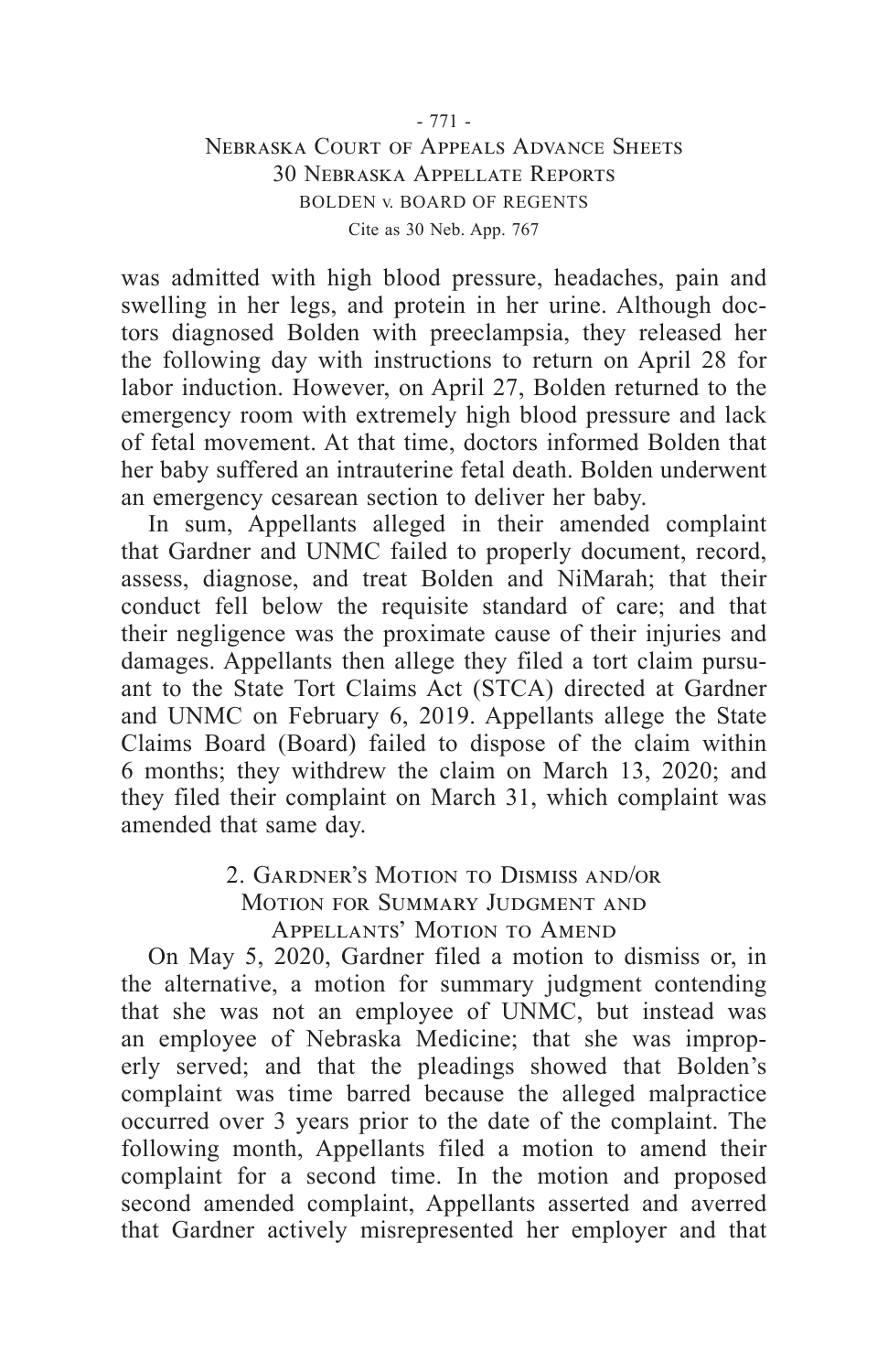Appellants had no way of learning Gardner's actual employer. Specifically, Appellants averred that while under the care of Gardner and UNMC, Gardner was wearing a UNMC badge and UNMC scrubs and appeared to Bolden to be a UNMC employee. Appellants alleged Gardner provided Bolden with a UNMC brochure containing Gardner's picture, stated that she was "part of UNMC," spoke with Bolden about how midwives at the facility were legitimate medical providers, and stated that receiving prenatal care from midwives was a better option than receiving medical care from doctors. Bolden asserted that Gardner was listed as an instructor on the UNMC website, that Gardner was listed in UNMC's staff directory, and that Bolden had no way of knowing that Gardner was employed anywhere other than UNMC.

Additionally, Appellants averred that after filing the claim under the STCA, Appellants' counsel checked on the claim's status on five different occasions; each time, counsel received a response that the claim was still under investigation or that there was no recommendation. Appellants' proposed second amended complaint alleged that they did not withdraw their claim on August 13, 2019, as permitted under the STCA, because they relied upon representations by the State that the claim was still under investigation. After receiving no disposition of the claim, on March 13, 2020, Appellants withdrew their STCA claim and filed a complaint against Gardner and UNMC on March 31, which complaint was amended that same day. Appellants served Gardner via certified mail using Gardner's address as listed in the UNMC staff directory. The certified mail return receipt showed that the complaint was signed on April 4 by an agent, who was the mail carrier for UNMC.

In connection with their motion to amend, Appellants sought to add Nebraska Medicine as a party and add three additional UNMC doctors as parties. Appellants argued that the additional information and parties sought to be included in the proposed second amended complaint arose out of the same transaction and occurrence of Gardner's negligence and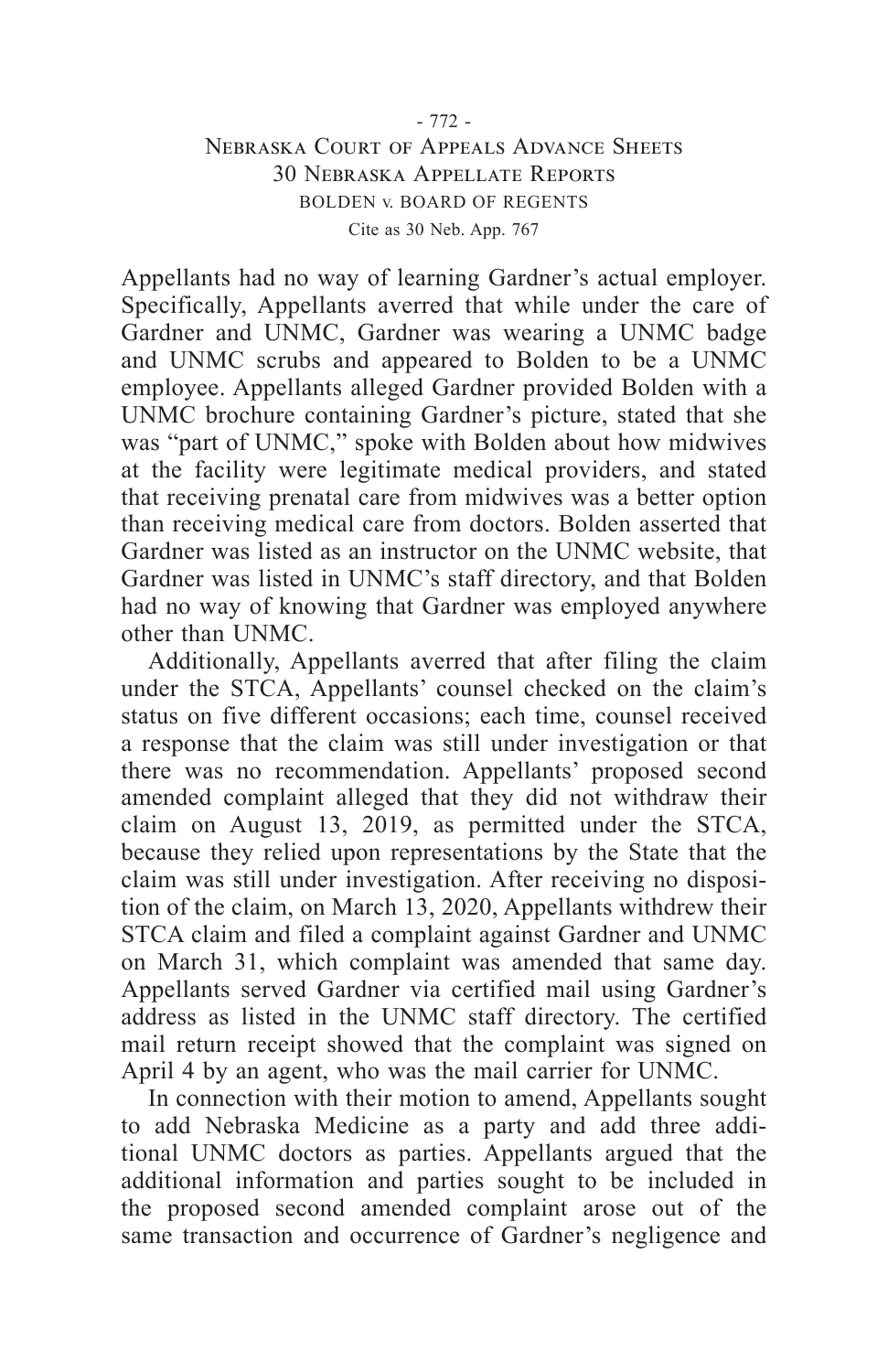that, had Gardner not misrepresented her employer information, Appellants would have timely sued Nebraska Medicine. Further, Appellants asserted that Nebraska Medicine received notice of the claim against Gardner and UNMC and that Nebraska Medicine would not be prejudiced by being brought into the action.

### (a) Evidence in Support of Summary Judgment and Motion to Amend

The court heard the motions in mid-June 2020. The court took judicial notice of the court file, including the complaint and the return of service concerning Gardner, and accepted evidence on the condition that it would not be considered unless the motion was converted to summary judgment. Gardner offered into evidence affidavits by Gardner and David Poppert, a risk manager at UNMC. In response, Appellants objected that Gardner did not properly submit her motion for summary judgment, since Gardner did not file an undisputed statement of facts or an index of evidence as required by Neb. Ct. R. § 6-1526 (rev. 2018) and Neb. Rev. Stat. § 25-1332 (Cum. Supp. 2020). Appellants offered into evidence an affidavit by Bolden and two affidavits by her attorney with attachments. The attachments included Appellants' completed and signed STCA claim form and a typed statement; emails indicating the STCA claim was still under review; Gardner's employee information on UNMC's website showing Gardner was a UNMC instructor; a profile at UNMC that listed Gardner as UNMC's "new midwife faculty member"; the signed certified return receipt for service on Gardner; and the UNMC staff directory.

In connection with Appellants' motion to amend, the court again took judicial notice of the court file; evidence previously received, including the exhibits offered by Appellants; and the motion for leave to amend with the attached proposed second amended complaint. The court also received and considered, over Appellants' objection, Gardner and UNMC's exhibit consisting of a supplemental affidavit by Poppert,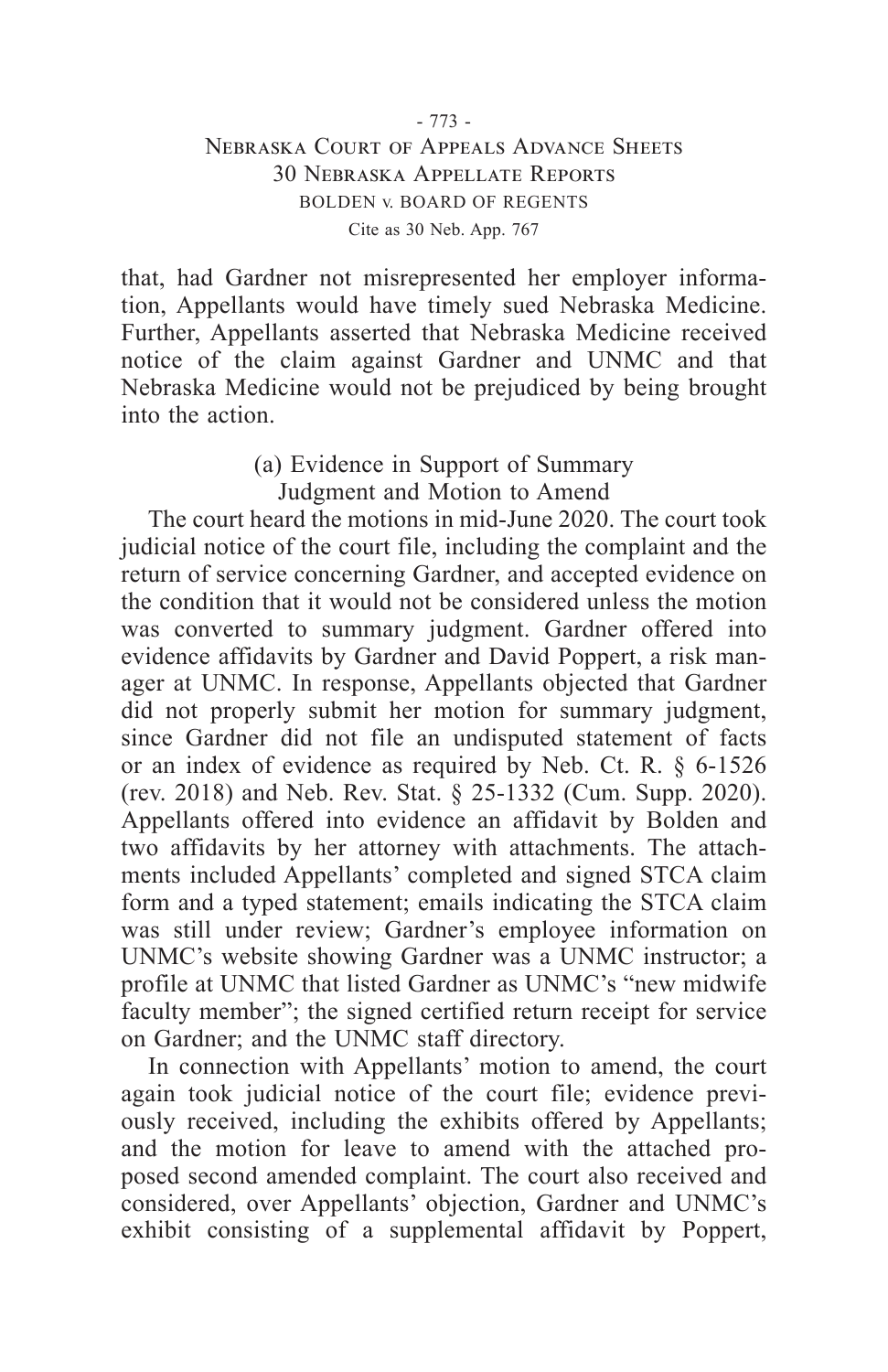including the following attachments: a photograph of Gardner's employee badge and copies of Bolden's medical bills from Nebraska Medicine.

### (b) District Court Order

In August 2020, the court granted summary judgment in favor of Gardner due to Appellants' claim being barred by the statute of limitations and improper service. The court found that Gardner was an employee of Nebraska Medicine, not UNMC; Appellants' attempt to serve Gardner at UNMC was improper; there was no genuine issue of material fact as to Gardner's employment; Appellants' claim was barred by the statute of limitations; and no amendment could be made to the complaint to cure the statute of limitations bar to the action. The court denied Appellants' motion to amend, finding that the proposed amendment to add additional parties would be futile due to the expiration of the statute of limitations.

> 3. Bolden's Motion for New Trial or Motion to Reconsider and UNMC's Motion to Dismiss

Appellants timely filed a motion for new trial or to reconsider, and thereafter, UNMC filed a motion to dismiss. At the hearing on these motions, Appellants argued that summary judgment was improper because Gardner had not met her burden of proof or followed proper procedures for summary judgment; that Appellants presented evidence of a genuine issue of material fact, but the court did not apply the correct standard and considered improper evidence in ruling on the motion; and that the motion to amend was not futile.

UNMC's motion to dismiss generally asserted that Appellants' claims failed to state a claim for which relief could be granted under Neb. Ct. R. Pldg.  $\S$  6-1112(b)(6) for the reason that the statute of limitations had run on Appellants' claims.

In March 2021, the district court entered an order finding that summary judgment was proper, equitable estoppel did not apply, and Appellants should not be given leave to amend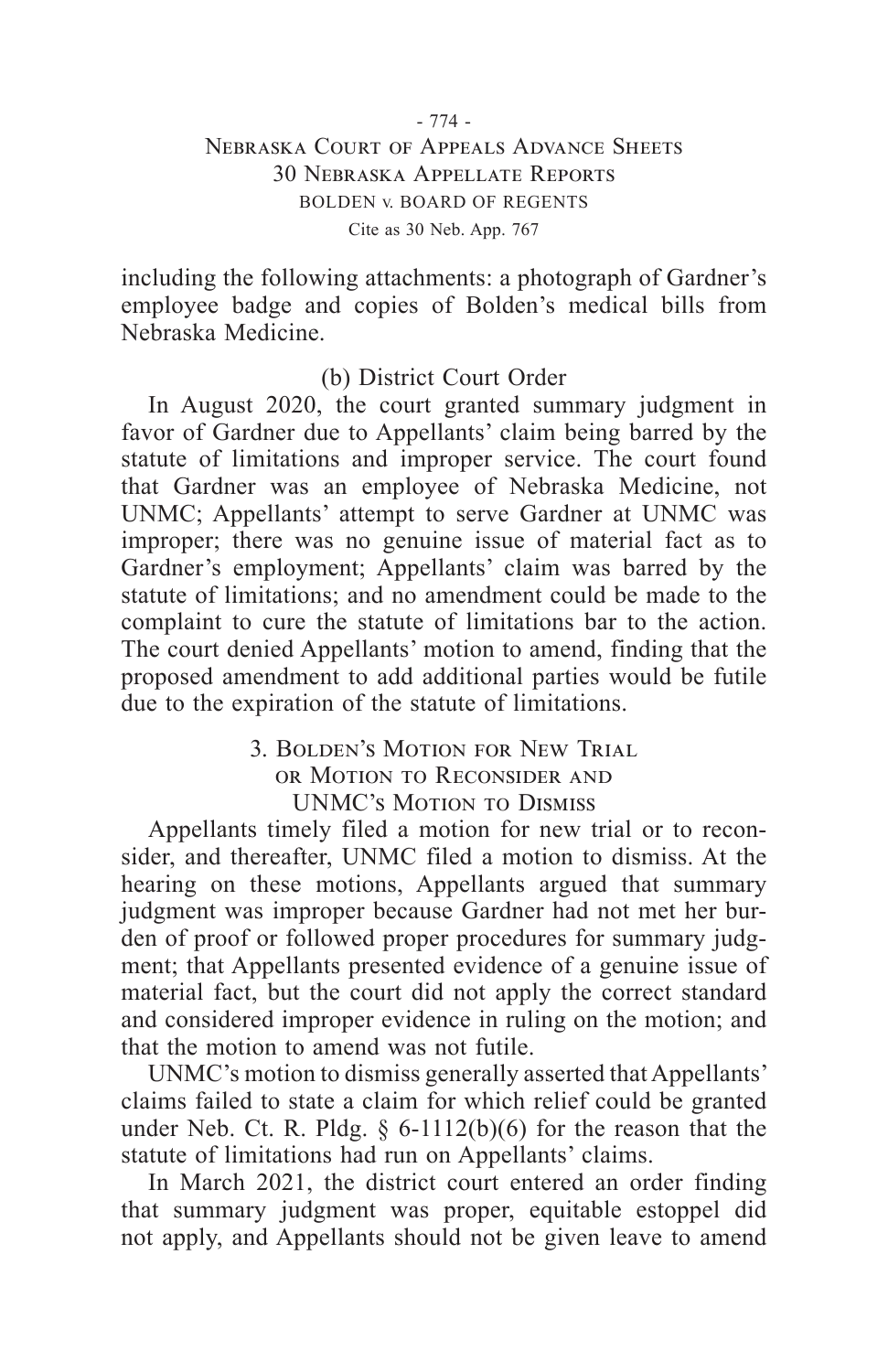their complaint. The court also granted UNMC's motion to dismiss, finding that Appellants' complaint was filed more than 6 months from the date they were eligible to withdraw their STCA claim and that consequently, Appellants' complaint was barred by the statute of limitations. Appellants have timely appealed to this court.

#### III. ASSIGNMENTS OF ERROR

Appellants assign as error, renumbered and restated, that the district court erred in (1) finding that service of process upon Gardner was improper; (2) dismissing Appellants' amended complaint against Gardner and UNMC based upon a violation of the statute of limitations, because the doctrine of equitable estoppel precluded the statute's application; (3) converting Gardner's motion to dismiss to a motion for summary judgment, considering Gardner's exhibit consisting of a supplemental affidavit by Poppert (including attachments in connection with the motions), and granting summary judgment when Gardner failed to comply with §§ 6-1526 and 25-1332; and (4) denying their motion to amend their complaint.

#### IV. STANDARD OF REVIEW

[1] When a trial court relies solely on pleadings and supporting affidavits in ruling on a motion to dismiss for want of personal jurisdiction, the plaintiff need only make a prima facie showing of jurisdiction to survive the motion. *RFD-TV v. WildOpenWest Finance*, 288 Neb. 318, 849 N.W.2d 107 (2014). However, if the court holds an evidentiary hearing on the issue or decides the matter after trial, then the plaintiff bears the burden of demonstrating personal jurisdiction by a preponderance of the evidence. *Id*.

[2] A district court's grant of a motion to dismiss on the pleadings is reviewed de novo, accepting the allegations in the complaint as true and drawing all reasonable inferences in favor of the nonmoving party. *Baker-Heser v. State*, 309 Neb. 979, 963 N.W.2d 59 (2021).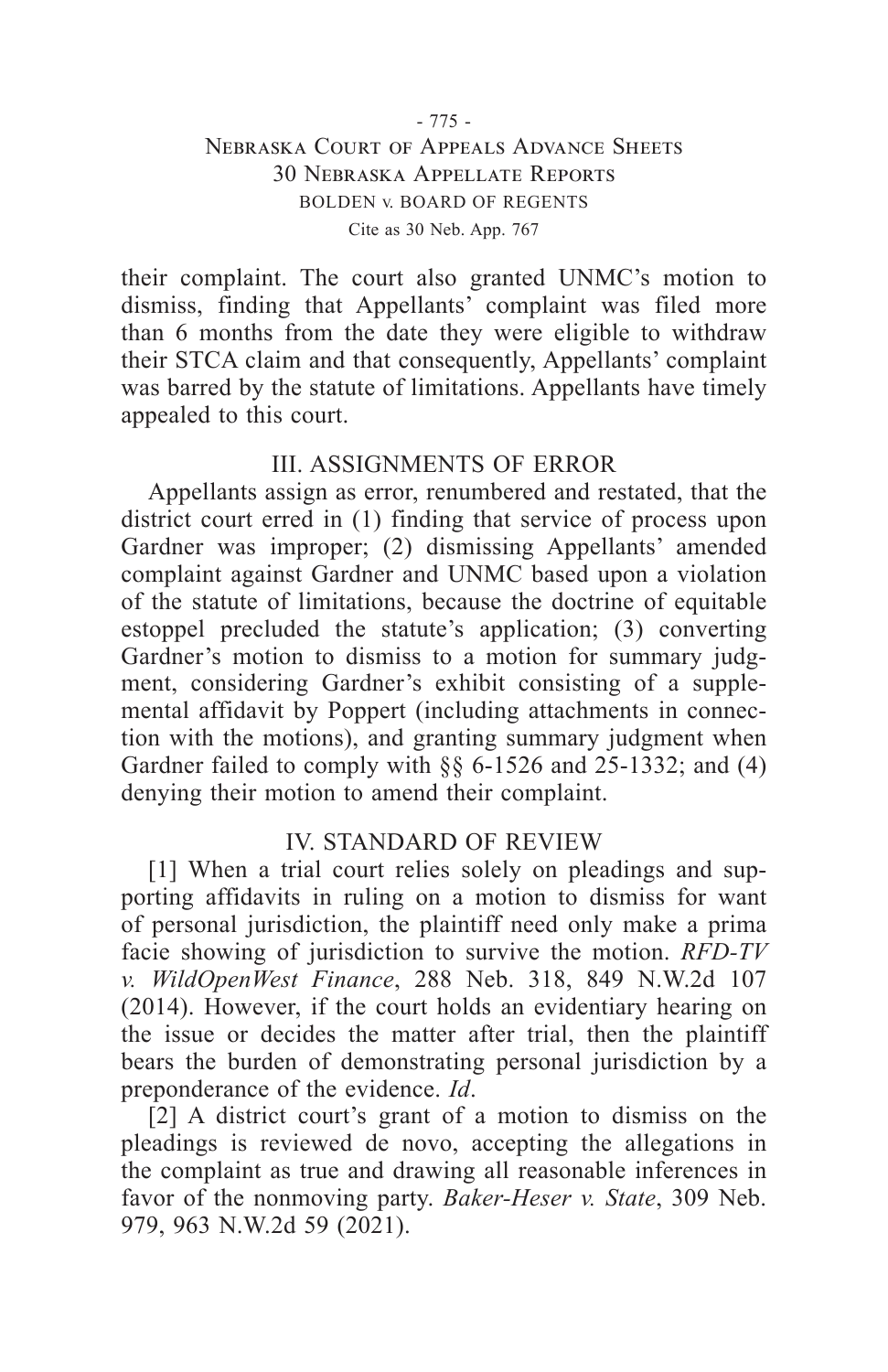[3] An appellate court will affirm a lower court's grant of summary judgment if the pleadings and admitted evidence show that there is no genuine issue as to any material facts or as to the ultimate inferences that may be drawn from those facts and that the moving party is entitled to judgment as a matter of law. An appellate court reviews the district court's grant of summary judgment de novo, viewing the record in the light most favorable to the nonmoving party and drawing all reasonable inferences in that party's favor. *Id*.

[4,5] Permission to amend a pleading is addressed to the discretion of the trial court, and the trial court's decision will not be disturbed absent an abuse of discretion. *Ferer v. Aaron Ferer & Sons*, 278 Neb. 282, 770 N.W.2d 608 (2009). However, a finding that a proposed amendment to a pleading would be futile is reviewed de novo. See *Bailey v. First Nat. Bank of Chadron*, 16 Neb. App. 153, 741 N.W.2d 184 (2007).

### V. ANALYSIS

#### 1. Service of Process

Appellants first contend that the district court erred in finding that they failed to properly serve Gardner. Gardner brought her motion under  $\S$  6-1112(b)(2), (4), (5), and (6). In connection with her  $\S$  6-1112(b)(2), (4), and (5) motions, Gardner alleged that Appellants improperly served her and that the district court lacked personal jurisdiction over her.

[6] The Nebraska Supreme Court has stated:

[W]hen a motion to dismiss raises a defense under § 6-1112(b)(6) and any combination of § 6-1112(b)(2), (4), and (5), the court should consider dismissal under  $§ 6-1112(b)(2), (4), and (5) first and should consider$ dismissal under  $\S$  6-1112(b)(6) only if it determines that it has jurisdiction and that process and service of process were sufficient.

*Carlson v. Allianz Versicherungs-AG*, 287 Neb. 628, 642, 844 N.W.2d 264, 274 (2014). Accordingly, we first address the district court's service-of-process-related findings governing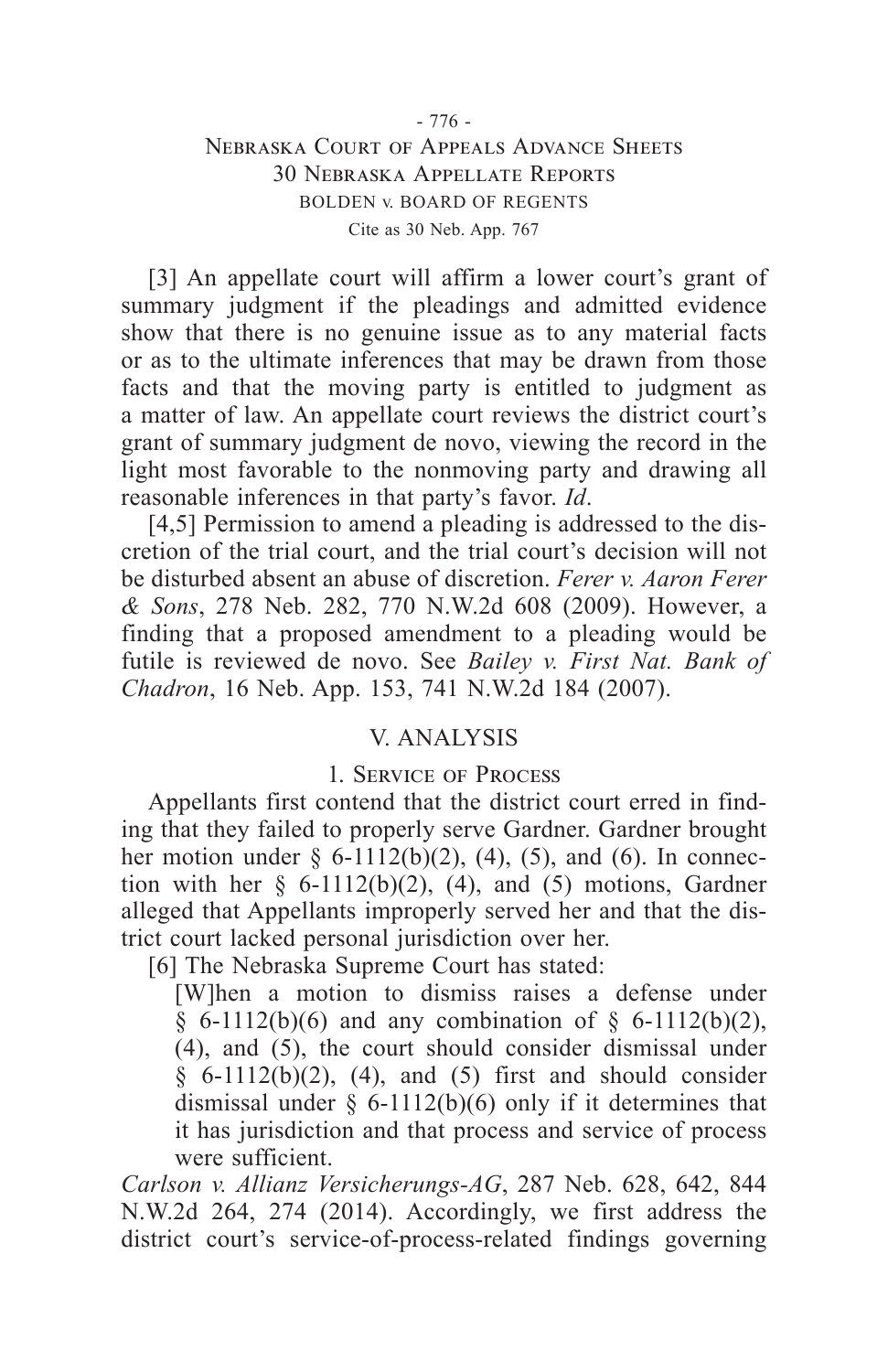Gardner in order to determine whether we need to address the court's rulings under  $§$  6-1112(b)(6).

[7] In connection with her  $\S$  6-1112(b)(2), (4), and (5) motions, Gardner offered, and the court received into evidence, affidavits by Gardner and Poppert, a risk manager at UNMC. Appellants offered, and the court received into evidence, an affidavit by Bolden and two affidavits by her attorney with attachments. Although Appellants contend the court abused its discretion in converting Gardner's motion to a summary judgment, the Nebraska Supreme Court has held that when the issue on a motion to dismiss is personal jurisdiction, affidavits may be submitted without converting the motion into one for summary judgment. See *RFD-TV v. WildOpenWest Finance*, 288 Neb. 318, 849 N.W.2d 107 (2014). Accordingly, the district court was authorized to receive and review the affidavits submitted on Gardner's  $\S$  6-1112(b)(2), (4), and (5) motions without converting the matter to a summary judgment proceeding.

The affidavits proffered by Gardner alleged that Gardner was not an employee of UNMC, that she was employed by Nebraska Medicine (a separate legal entity); that Appellants attempted to serve her at UNMC and not at Nebraska Medicine; and that, although Gardner received notice of the lawsuit shortly after it was served, she did not know the person who signed the return of service on her behalf nor did she authorize that person to do so. In response, Appellants alleged that Gardner was listed as an instructor on UNMC's website, together with information including her business address, phone number, and email address, as well as her degrees, training, and certificates; that Gardner had consistently informed Appellants that she was an employee of UNMC; that after serving Gardner at UNMC, Appellants received a "Return Receipt" signed by the UNMC mail carrier who checked a box denoting he was an "[a]gent" for Gardner; that Appellants filed a notice of claim with the Board against Gardner and UNMC based upon their understanding of Gardner and her employer;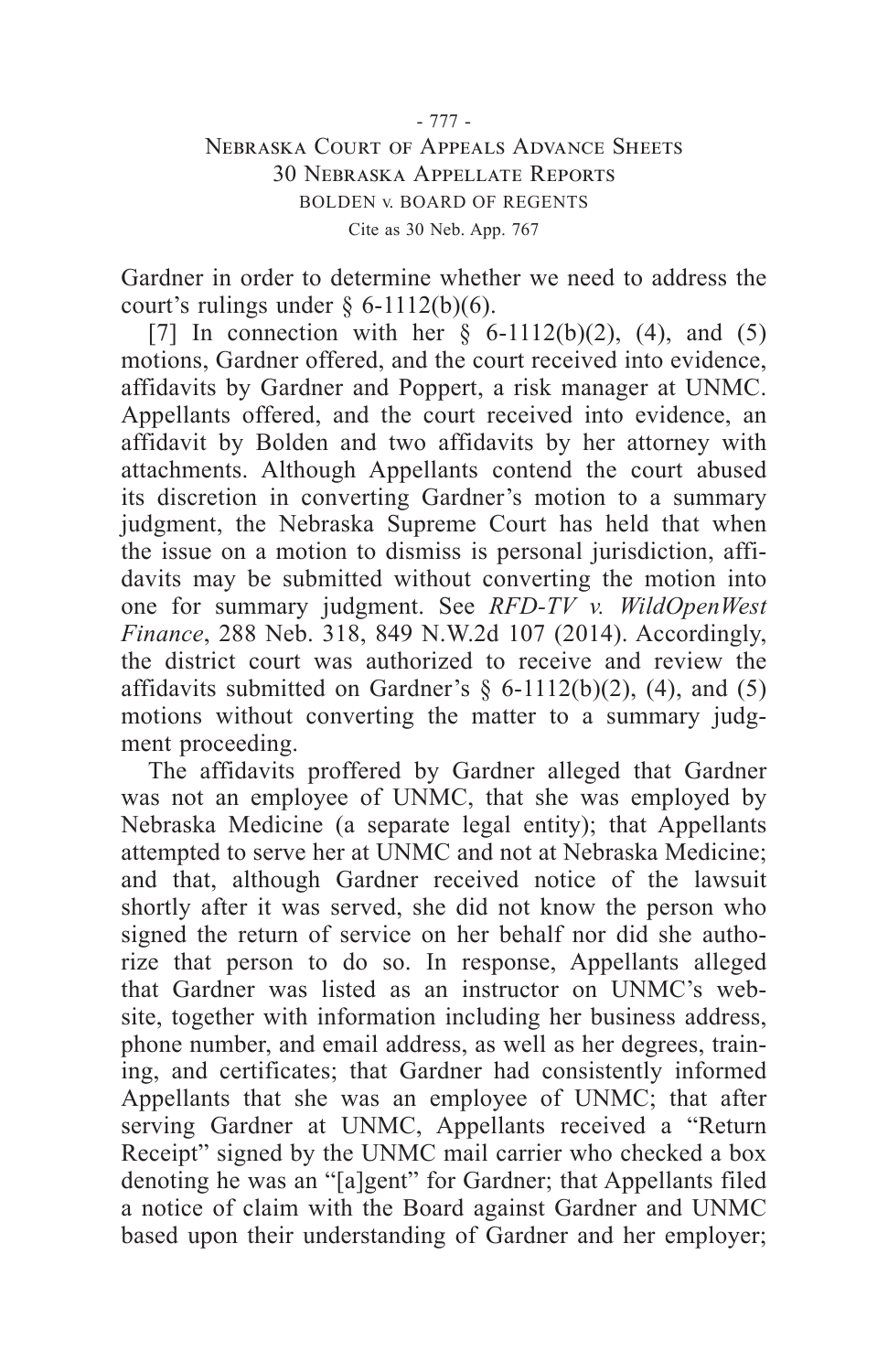that the Board consistently represented it was considering the claim, while neither Gardner, UNMC, or the Board ever hinted or suggested the claim involved the wrong employer or litigant or that Gardner was not properly served in connection with the litigation.

After reviewing this evidence, the district court found:

The Court file contains a certified mail receipt with a postmark from Lincoln, Nebraska[,] on April 1, 2020[,] sent to . . . Gardner at [UNMC] in Omaha. It also contains a return receipt signed by an individual different than [Gardner] who is identified as an agent and it sets for a date of delivery of April 4, 2020. In her affidavit . . . Gardner states that she does not know the individual who signed the return of service and that she did not authorize said individual to accept service of process on her behalf. [Gardner's] statements are not refuted by any evidence. Therefore, the Court further finds [that] Gardner was not properly served in this action and that the [Appellants'] amended complaint should also be dismissed on the grounds of want of proper service.

To perfect service of a summons in this state, Neb. Rev. Stat. § 25-505.01 (Reissue 2016) provides, in relevant part:

. . . .

(1) Unless otherwise limited by statute or by the court, a plaintiff may elect to have service made by any of the following methods:

(c) Certified mail service which shall be made by (i) within ten days of issuance, sending the summons to the defendant by certified mail with a return receipt requested showing to whom and where delivered and the date of delivery, and (ii) filing with the court proof of service with the signed receipt attached.

To perfect service on an individual in this state, Neb. Rev. Stat. § 25-508.01(1) (Reissue 2016) further provides that "[a]n individual party, other than a person under the age of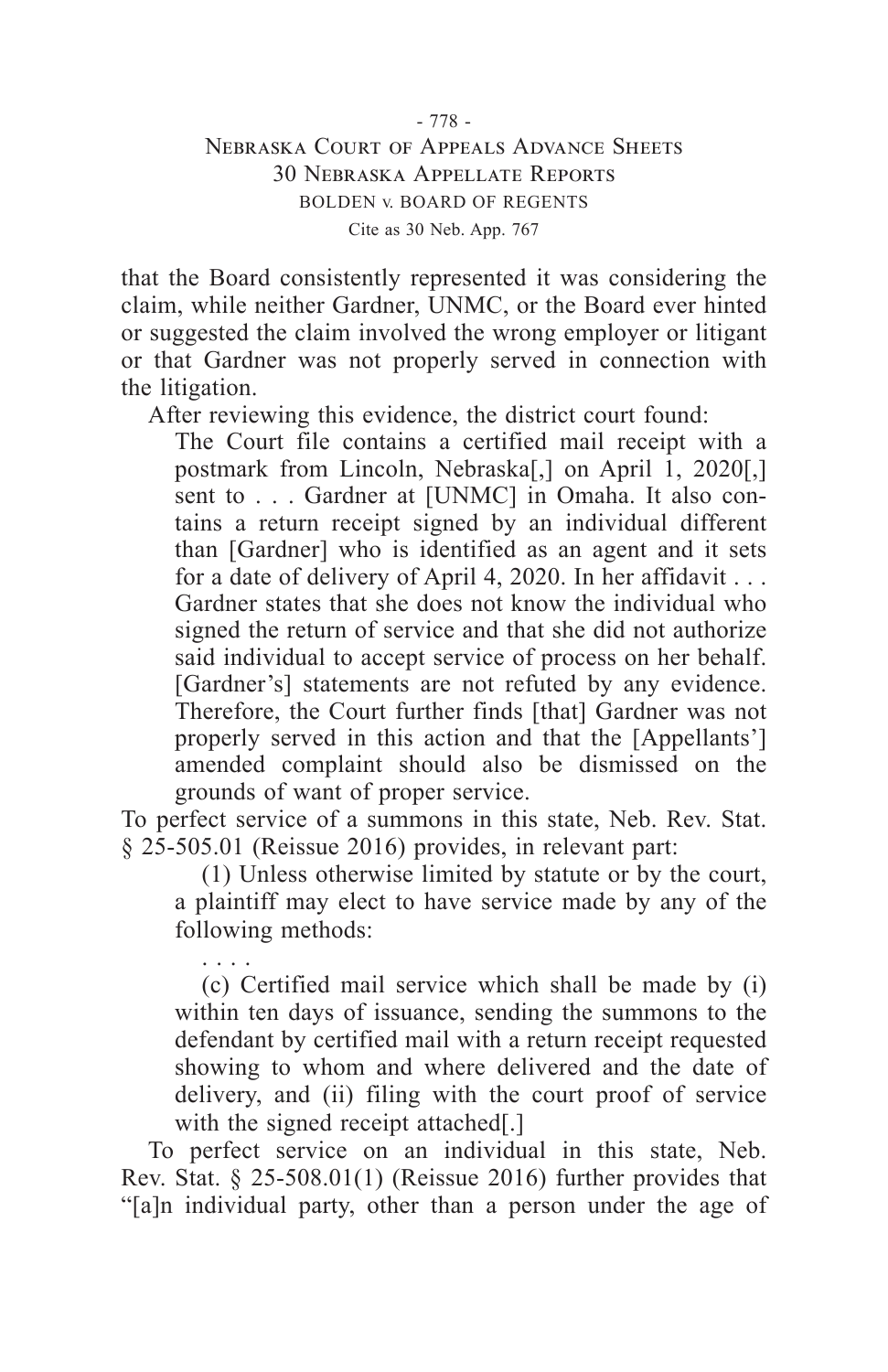fourteen years, may be served by personal, residence, certified mail, or designated delivery service."

Appellants attempted to serve Gardner, an individual, by certified mail at the office of UNMC, which Appellants deemed to be Gardner's employer. Gardner claims that service was improper even though the certified mail return receipt was signed for by the UNMC mail carrier, attesting to be Gardner's agent; the certified mail service was served within 10 days of the issuance of the summons; and the return receipt was timely filed with the court. More specifically, Gardner claims that Appellants did not comply with  $\S$  25-505.01(1), because although she received the summons shortly after it was sent to the office of UNMC, UNMC was not her employer and the summons was signed for by an individual that she did not authorize to be her agent for service of process.

[8] In addressing a similar contention in *Doe v. Board of Regents*, 280 Neb. 492, 508, 788 N.W.2d 264, 280 (2010), *overruled on other grounds, Davis v. State*, 297 Neb. 955, 902 N.W.2d 165 (2017), the Nebraska Supreme Court stated:

Unlike many state statutes that permit certified mail service, § 25-505.01 does not require service to be sent to the defendant's residence or restrict delivery to the addressee. But due process requires notice to be reasonably calculated to apprise interested parties of the pendency of the action and to afford them the opportunity to present their objections.

Thus, the question here is whether Appellants' service efforts were reasonably calculated to apprise Gardner of the pendency of the action and to afford her the opportunity to present her objections to the action. The district court found that because notice was sent to the office of UNMC, which turned out not to be Gardner's actual direct employer, and was signed for by an individual to whom Gardner did not give explicit authority to accept service on her behalf, the due process criterion was not met in this instance. On this specific record, we disagree. Although Gardner offered affidavits which provided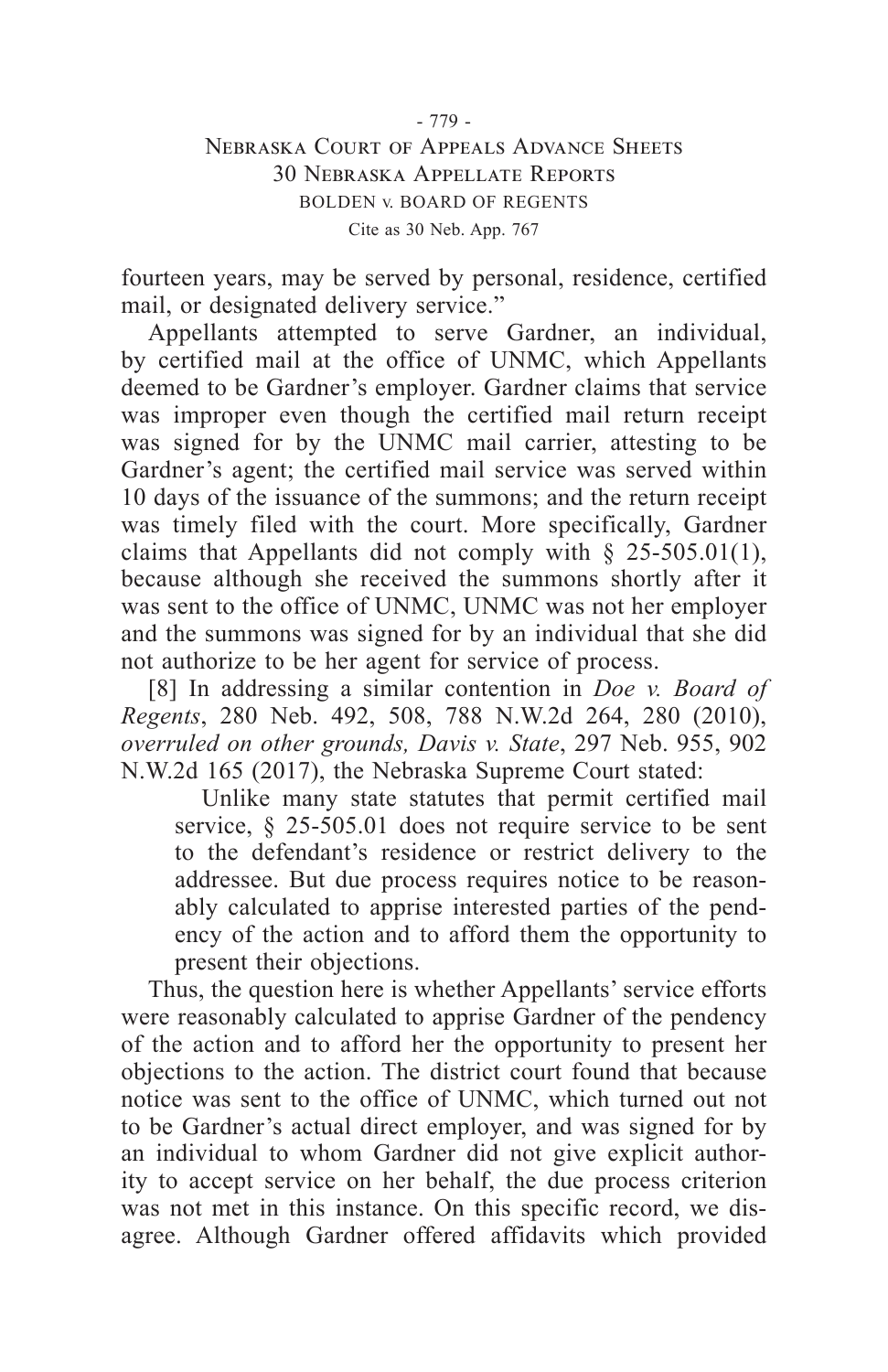that UNMC was not her direct employer, Appellants provided evidence which explained the source of their confusion. They claim that Gardner directly expressed to them that she was employed by UNMC; that she was listed on UNMC's website as being employed, at least in some capacity, by UNMC; and that Gardner herself acknowledged receipt of service shortly after it was served on an individual she claims was not authorized to accept service on her behalf.

In support of Gardner's contention that Appellants' service efforts did not satisfy due process requirements, Gardner cites to *Anthony K. v. State*, 289 Neb. 523, 855 N.W.2d 802 (2014). In *Anthony K.*, the Nebraska Supreme Court reviewed whether due process requirements were met when the plaintiff served 18 summons to the office of the Department of Health and Human Services to perfect service on 18 separate employees of that office in their individual capacities. The record included evidence that 15 of the employees no longer worked there and that as to the 3 employees who did, they attested that they did not receive the certified mail or learn about the summons until almost 1 year later. The plaintiffs did not even claim they properly served the 15 former employees. As to those specific facts, the Nebraska Supreme Court held:

We conclude that service by certified mail at DHHS was not "reasonably calculated to notify the defendants, in their individual capacities, of the lawsuit." [Citation omitted.] The plaintiffs elected to serve the defendants by certified mail at their place of employment. Although they were entitled to elect the method of service, they bore the risk that the method was not reasonably calculated to provide notice to the individual that he or she had been served. [The DHHS employee whose duty it was to sign for and receive all certified mail addressed to DHHS] did not know whether [the three active employees] worked for DHHS. He was not authorized to sign for their certified mail, and they did not receive the summonses. DHHS was the largest state agency of the State of Nebraska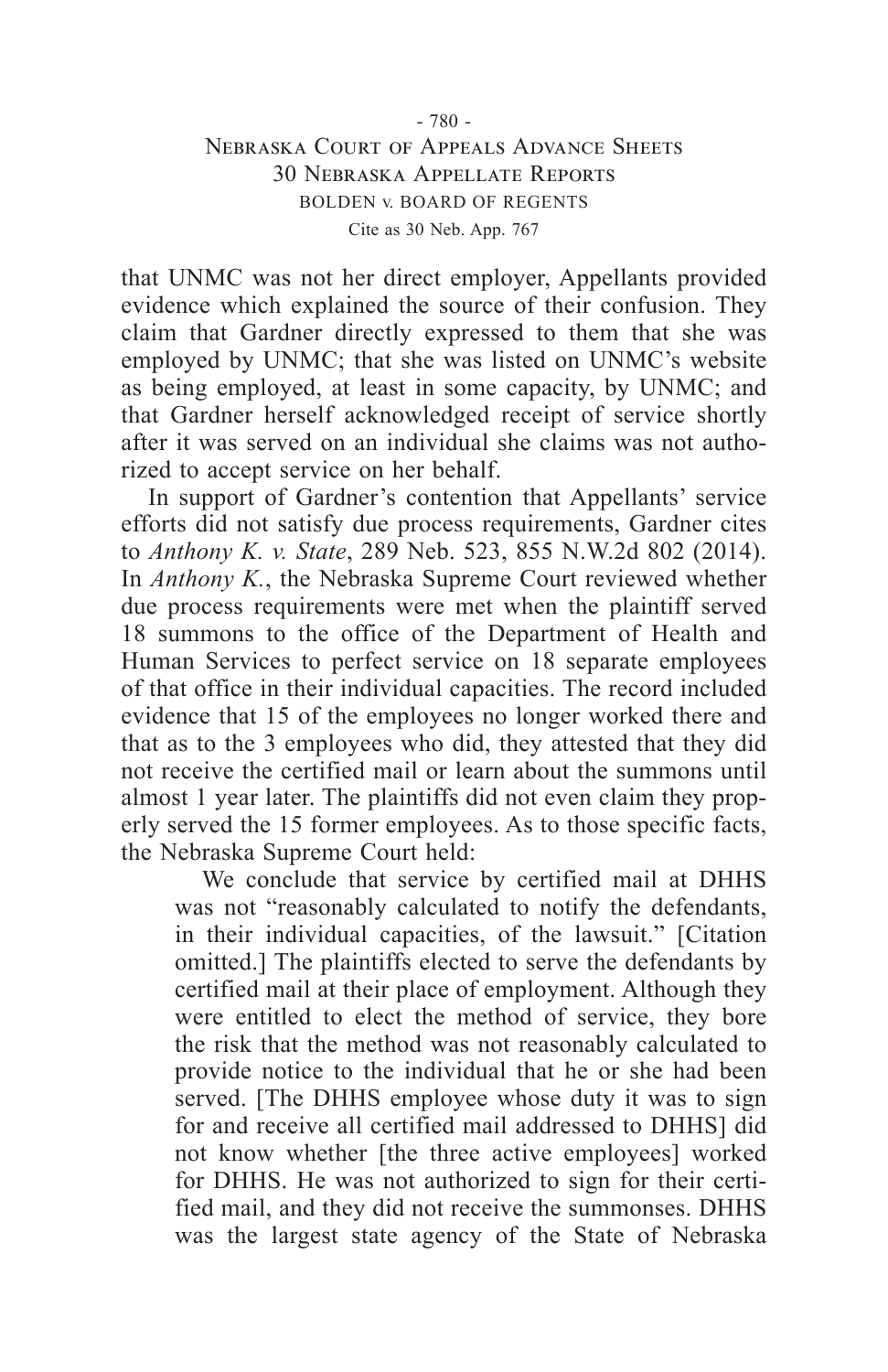at the time the lawsuit was filed and employed nearly 6,100 employees located across the state. The method of service by certified mail at DHHS was not reasonably calculated to notify [the three active employees] that they had been sued in their individual capacities. The district court properly dismissed all 18 DHHS employees in their individual capacities.

*Anthony K.*, 289 Neb. at 535, 855 N.W.2d at 811.

But *Anthony K.* is distinguishable from the instant case for several reasons. Here, Appellants attested that Gardner represented herself as being an employee of UNMC, that she was actively listed on the UNMC website as being employed by UNMC in some current capacity, and that she attested that she received the summons shortly after it was served.

[9-11] Notably, "[w]hen reviewing an order dismissing a party from a case for lack of personal jurisdiction under Neb. Ct. R. Pldg.  $\delta$  6-1112(b)(2), an appellate court examines the question of whether the nonmoving party has established a prima facie case of personal jurisdiction de novo." *VKGS v. Planet Bingo*, 285 Neb. 599, 603, 828 N.W.2d 168, 174 (2013). "An appellate court reviews a lower court's determination regarding personal jurisdiction based on written submissions in the light most favorable to the nonmoving party." *Id*. "If the lower court does not hold a hearing and instead relies on the pleadings and affidavits, then an appellate court must look at the facts in the light most favorable to the nonmoving party and resolve all factual conflicts in favor of that party." *Id.* at 603-04, 828 N.W.2d at 174.

Applying that standard here, after reviewing the affidavits submitted by the parties, although Nebraska Medicine and UNMC apparently are different legal entities, Appellants supplied sufficient evidence to explain why they served Gardner at UNMC rather than at Nebraska Medicine. That evidence includes, but is not limited to, Gardner's alleged representations to Appellants that she worked for UNMC and was listed, at least in some capacity, as affiliated with UNMC on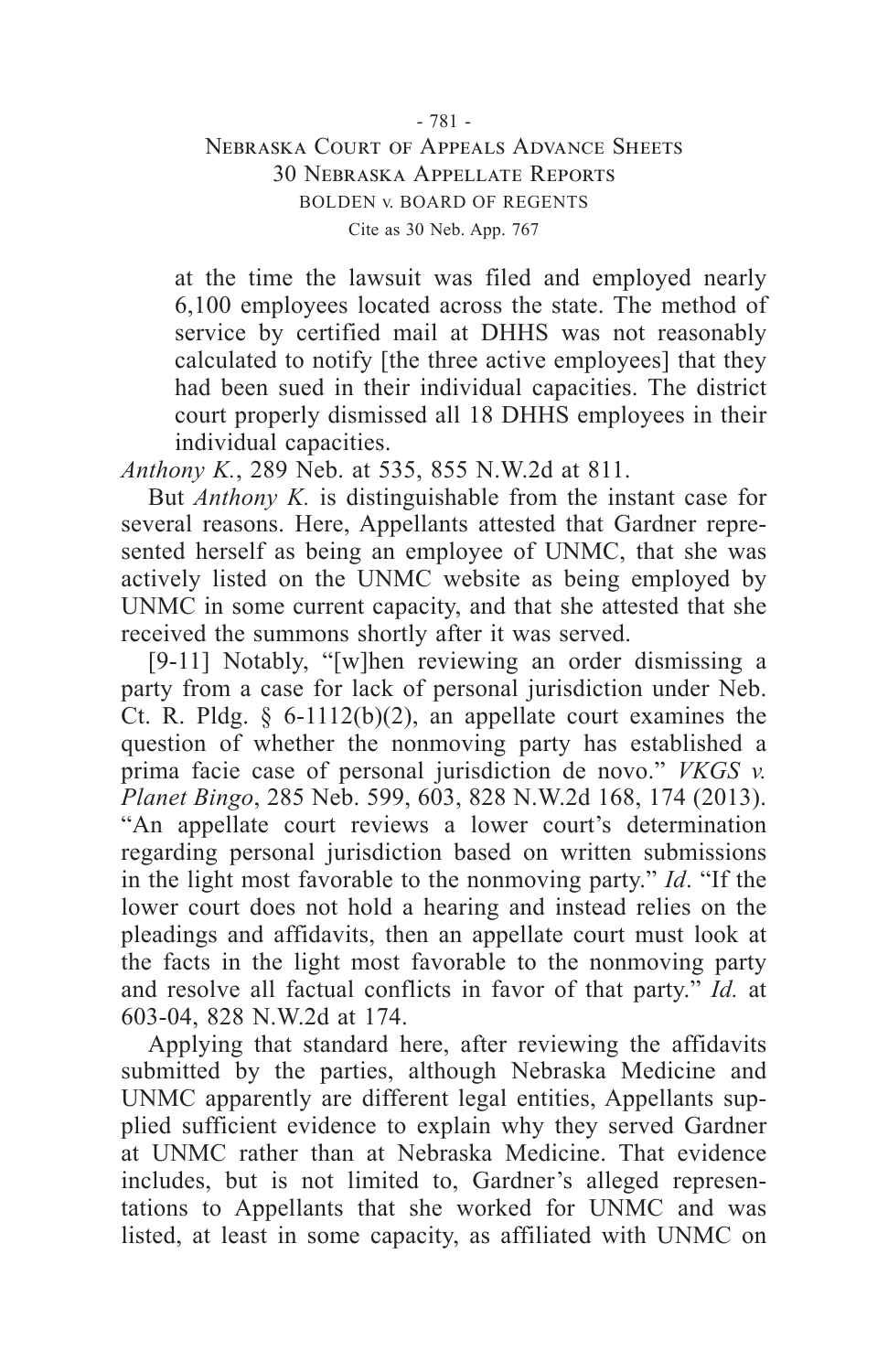UNMC's website. Further, the evidence indicated that although perhaps not employed by UNMC in her capacity as a midwife, Gardner had some current connection with UNMC. The apparent alleged connection between the entities, when taken together with the fact that Gardner received actual notice of the summons shortly after it was served, was sufficient, applying our requisite standard of review here, to find that Appellants made a prima facie showing that their service method complied with due process requirements. Accordingly, that portion of the district court's order which found that the complaint should be dismissed for improper service on Gardner is reversed.

### 2. MOTIONS TO DISMISS

Appellants next assign that the district court erred in granting Gardner and UNMC's § 6-1112(b)(6) motions and dismissing both Gardner and UNMC on the grounds that Appellants failed to file their lawsuit within the requisite statute of limitations period. More specifically, Appellants assign that the court erred in not finding that a factual question existed as to whether Gardner and UNMC should be equitably estopped from asserting a statute of limitations defense against them.

On the face of Appellants' amended complaint (as opposed to their proposed second amended complaint), they alleged that their malpractice claim had accrued by April 27, 2017; that on February 6, 2019, pursuant to the STCA, they filed their notice of tort claim against Gardner and UNMC, an alleged agency of the State of Nebraska; that when no action was taken by the State of Nebraska on their claim, they withdrew their claim on March 13, 2020; and that they commenced their lawsuit on March 31.

In its orders dated August 28, 2020, and March 3, 2021, the district court found, in part, that the medical malpractice claims filed by Appellants against Gardner and UNMC were time barred by the applicable statute of limitations. More specifically, the district court found in its March 3 order that pursuant to *Komar v. State*, 299 Neb. 301, 908 N.W.2d 610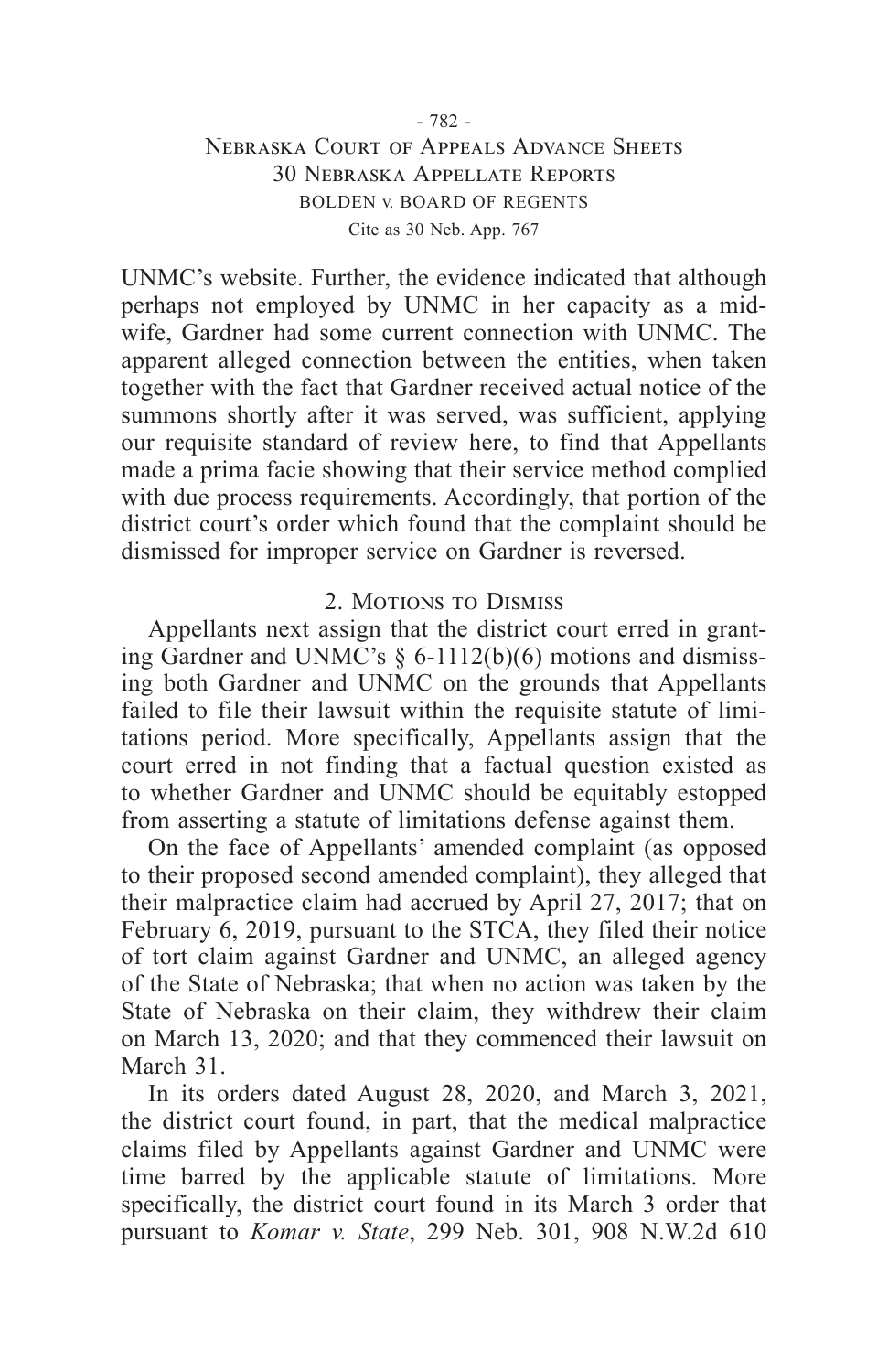(2018), Appellants filed this action "more than six months after the statute of limitations had run and more than six months after they first could have withdrawn their tort claim." As such, the district court sustained Gardner and UNMC's motions to dismiss filed pursuant to  $\S$  6-1112(b)(6).

At the time that Appellants filed their original notice of tort claim and lawsuit, they believed Gardner was an employee of UNMC and that UNMC was an agency of the State of Nebraska. As such, as originally pled, neither party disputes that Appellants filed a claim under the STCA and that Neb. Rev. Stat. § 81-8,227(1) (Reissue 2014) provides the applicable statute of limitations as to Appellants' complaint as originally filed. Section 81-8,227(1) provides, in pertinent part:

Except as provided in subsection  $(2)$  of this section, every tort claim permitted under the [STCA] shall be forever barred unless within two years after such claim accrued the claim is made in writing to the Risk Manager in the manner provided by such act. The time to begin suit under such act shall be extended for a period of six months from the date of mailing of notice to the claimant by the Risk Manager or [the] Board as to the final disposition of the claim or from the date of withdrawal of the claim under section 81-8,213 if the time to begin suit would otherwise expire before the end of such period.

Neb. Rev. Stat. § 81-8,213 (Reissue 2014) of the STCA provides:

No suit shall be permitted under the [STCA] unless the Risk Manager or [the] Board has made final disposition of the claim, except that if the Risk Manager or [the Board] does not make final disposition of a claim within six months after the claim is made in writing and filed with the Risk Manager in the manner prescribed by the [B]oard, the claimant may, by notice in writing, withdraw the claim from consideration of the Risk Manager or [the Board] and begin suit under such act.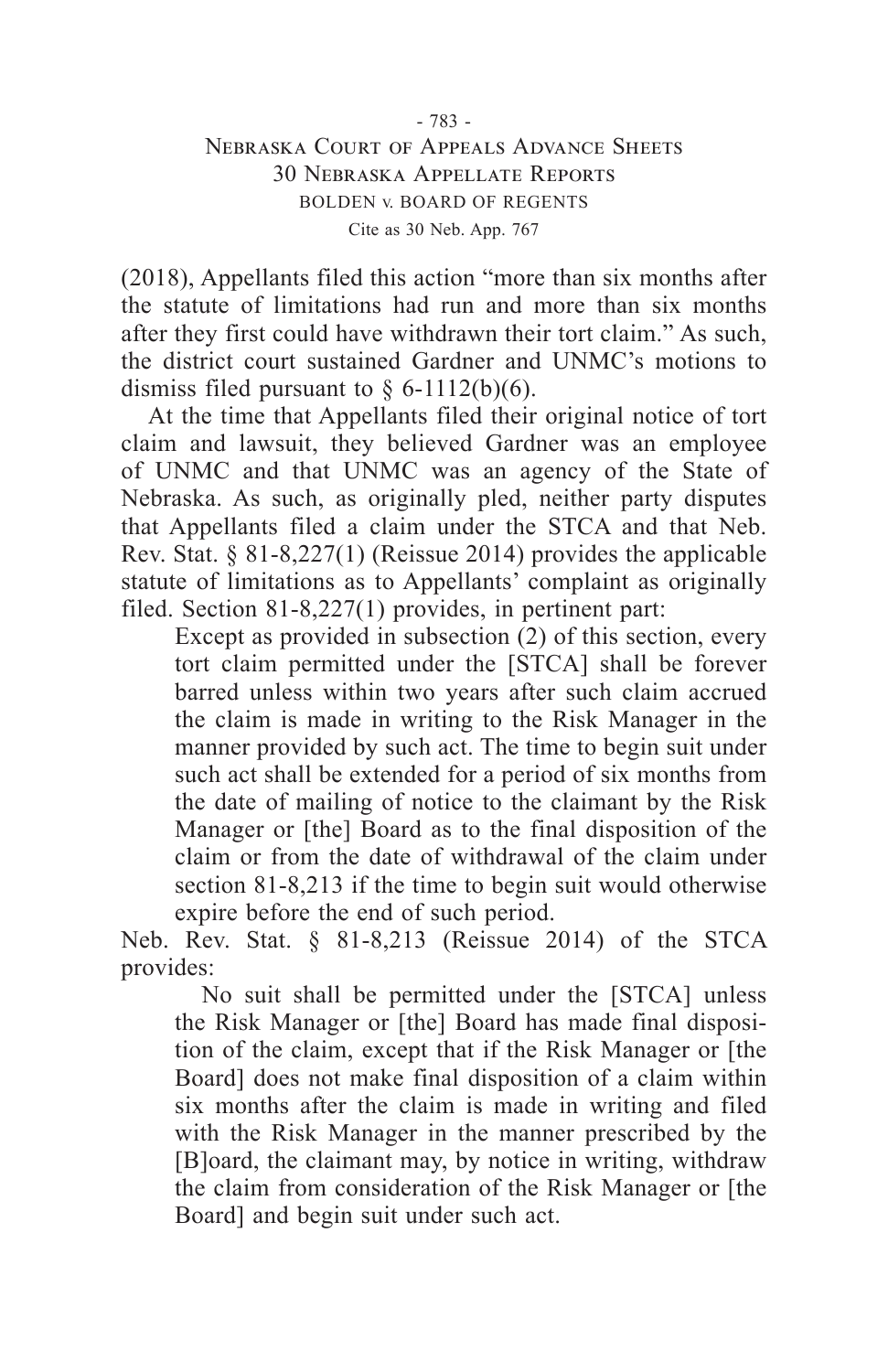In *Komar, supra*, the claimant similarly served a claim notice nearly 18 months after her claim accrued but prior to the 2-year limitations period set forth in  $\S$  81-8,227(1). When the Board's risk manager failed to dispose of the claim within 6 months of its filing, the claimant eventually withdrew the claim and filed suit within 6 months of that withdrawal, but not within 6 months of the date that the claimant could have withdrawn the claim. After stating that the 2-year limitation period referenced in  $\S$  81-8,227(1) governs both the time to submit a notice of claim to the risk manager and to commence suit, the Supreme Court explained:

[The claimant] claimed she was entitled to the 6-month extension under  $\S$  81-8,227(1) and argued the extension began to run on the date she actually withdrew her claim, so her complaint filed the next day would be timely. The State argued that under this court's holdings in *Coleman v. Chadron State College*[, 237 Neb. 491, 466 N.W.2d 526 (1991), *overruled on other grounds, Collins v. State*, 264 Neb. 267, 646 N.W.2d 618 (2002), *disapproved on other grounds, Geddes v. York County*, 273 Neb. 271, 729 N.W.2d 661 (2007),] and *Hullinger v. Board of Regents*, [249 Neb. 868, 546 N.W.2d 779 (1996), *overruled on other grounds, Collins, supra, disapproved on other grounds, Geddes, supra*,] the 6-month extension began to run on the first day Komar could have withdrawn her claim, not on the date she actually withdrew it.

In both *Coleman* and *Hullinger*, this court held: "'[A] claimant who files a tort claim with the Risk Manager of the . . . Board 18 months or more after his or her claim has accrued, but within the 2-year statute of limitations, *has 6 months from the first day on which the claim may be withdrawn from the claims board in which to begin suit.*'"

*Komar v. State*, 299 Neb. 301, 304, 908 N.W.2d 610, 612-13 (2018) (emphasis in original). Applying the principles articulated in *Coleman* and *Hullinger*, the Nebraska Supreme Court held: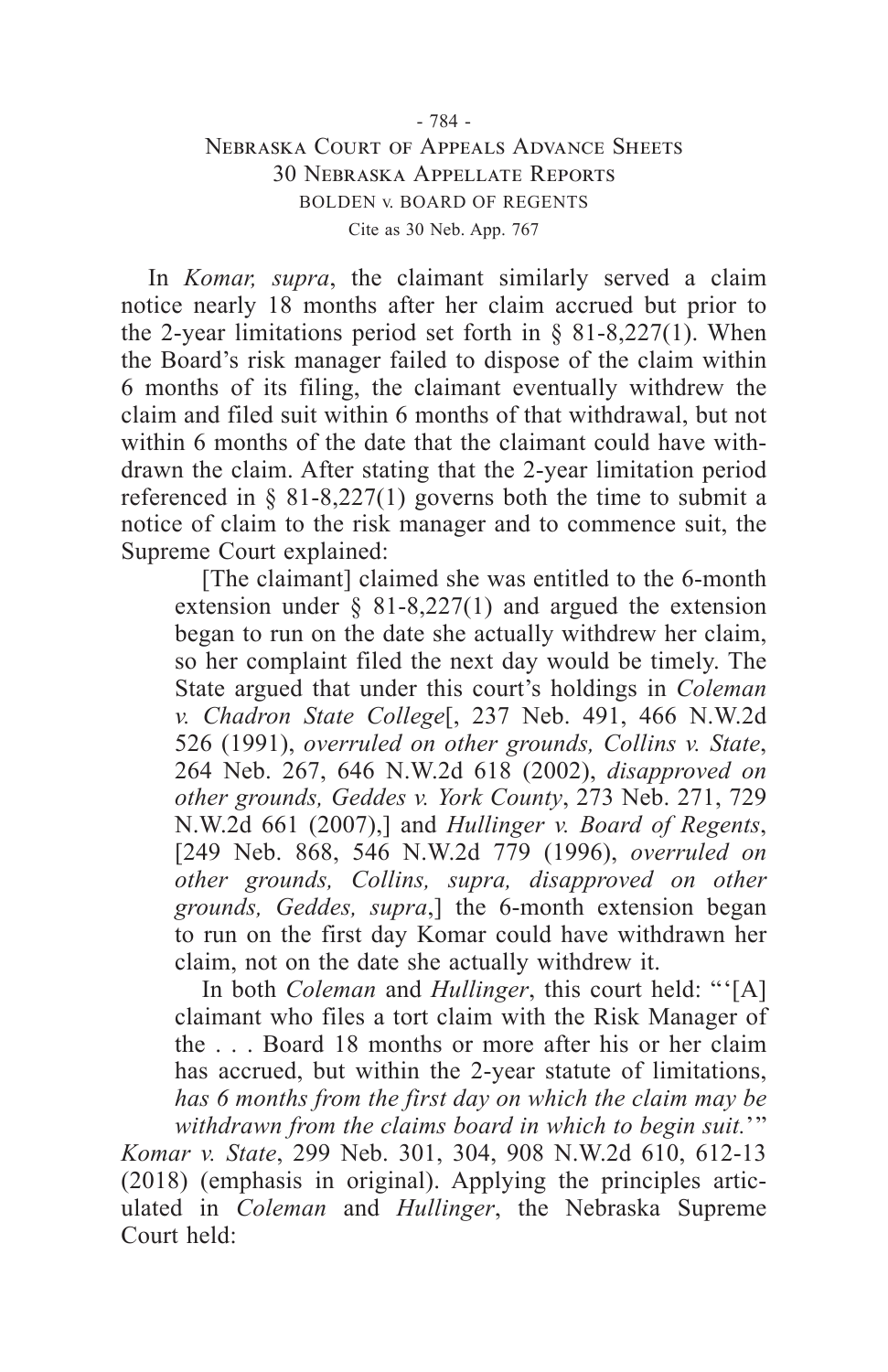[The claimant] urges this court to overrule our holdings in *Coleman* and *Hullinger*, and instead interpret § 81-8,227(1) to authorize a 6-month filing extension that runs from the date a claim is actually withdrawn, rather than the first date on which the claim could have been withdrawn under § 81-8,213. For the same reasons we rejected this interpretation in *Hullinger*, we reject it here. Such a construction would allow claimants to extend the 2-year limitations period for as long as they wanted and then receive an additional 6 months to file suit once they finally withdrew the claim. In addition, the expansive interpretation urged by [the claimant] runs contrary to the settled rule that statutes purporting to waive the State's protection of sovereign immunity are strictly construed in favor of the sovereign.

*Komar*, 299 Neb. at 313-14, 908 N.W.2d at 618.

On the face of the complaint, Appellants' claim accrued no later than April 27, 2017. Without extension, the 2-year statute of limitations would run on April 27, 2019, which was 2 years from the date Appellants' claim accrued. However, because Appellants filed their notice of claim on February 6, 2019, more than 18 months following the lawsuit's accrual date but before the 2-year limitations period, Appellants were entitled to a 6-month extension in which to file their claim as that extension is described in § 81-8,227(1). Appellants alleged that the Board failed to respond to their notice of claim within 6 months of their filing and that they eventually withdrew their claim. As such, applying the principles of *Komar*, the 6-month period within which Appellants were obligated to file their claim commenced to run on August 7,  $2019$ , the first date upon which Appellants could have withdrawn their claim. See *Geddes v. York County*, 273 Neb. 271, 729 N.W.2d 661 (2007). This meant that Appellants were obligated to file their lawsuit on or before February 7, 2020. Because Appellants withdrew their claim and failed to file their lawsuit on or before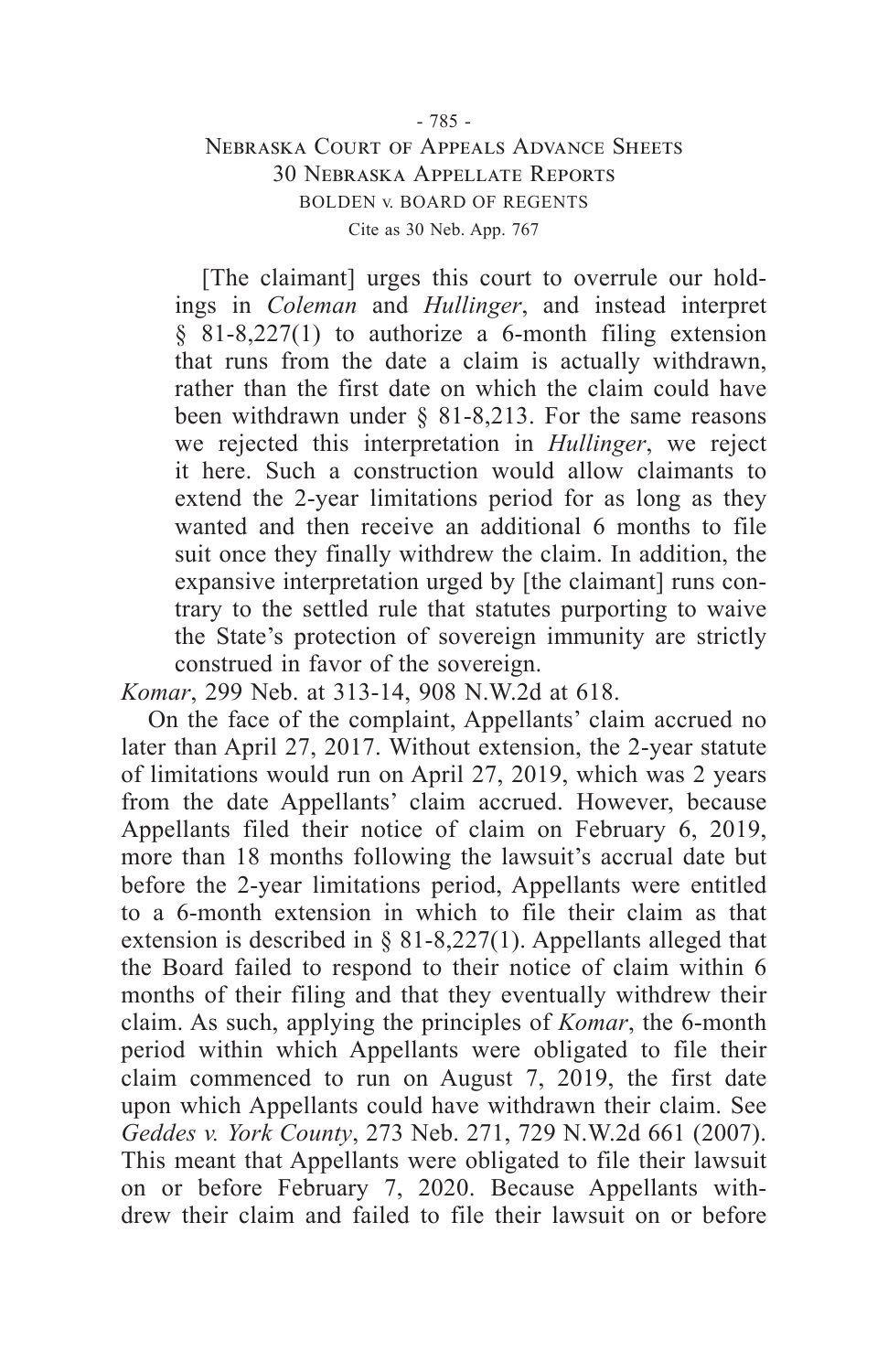February 7, 2020, their lawsuit filed against Gardner, acting as an alleged agent of UNMC, and UNMC was untimely.

Notwithstanding this language in *Komar*, Appellants argue that the Nebraska Supreme Court's holding in *Collins v. State*, 264 Neb. 267, 646 N.W.2d 618 (2002), *disapproved on other grounds, Geddes, supra*, should dictate a different result. In *Collins*, the Nebraska Supreme Court addressed facts similar to the facts we summarized in *Komar* above; however, *Collins* is distinguishable in that the claimant in *Collins* never withdrew her claim prior to filing her lawsuit. Instead, the Board actually denied the claim in *Collins* and, despite the fact that the claimant failed to file suit within 6 months of the date she could have withdrawn it, the Nebraska Supreme Court held:

Under the plain language of  $\S$  81-8,227, a claimant has 6 months to file suit after notice of the denial of the claim is mailed by the claims board. The reasoning of *Coleman* and *Hullinger* [governing situations in which a claimant chose to withdraw a claim from the claims board] does not apply to claims that are decided by the claims board. Accordingly, we hold that a claimant who files a tort claim with the Risk Manager of the . . . Board 18 months or more after his or her claim has accrued, but within 2 years as provided by  $\S$  81-8,227(1), has 6 months to file suit from the date the board gives written notice to the claimant as to the final disposition of the claim.

*Collins*, 264 Neb. at 272, 646 N.W.2d at 621.

Appellants argue that because they alleged the Board misrepresented on multiple occasions that it was considering their claim, Gardner and UNMC should be equitably estopped from asserting the statute of limitations provided in  $\S$  81-8,227(1) on the basis that, had the Board made a disposition of their claim, Appellants would have had an additional 6 months from the date of disposition to timely file their claim even if it was outside the period of time Appellants could have withdrawn it. But Appellants' argument is misplaced. The district court was requested to perform a  $\S$  6-1112(b)(6) analysis in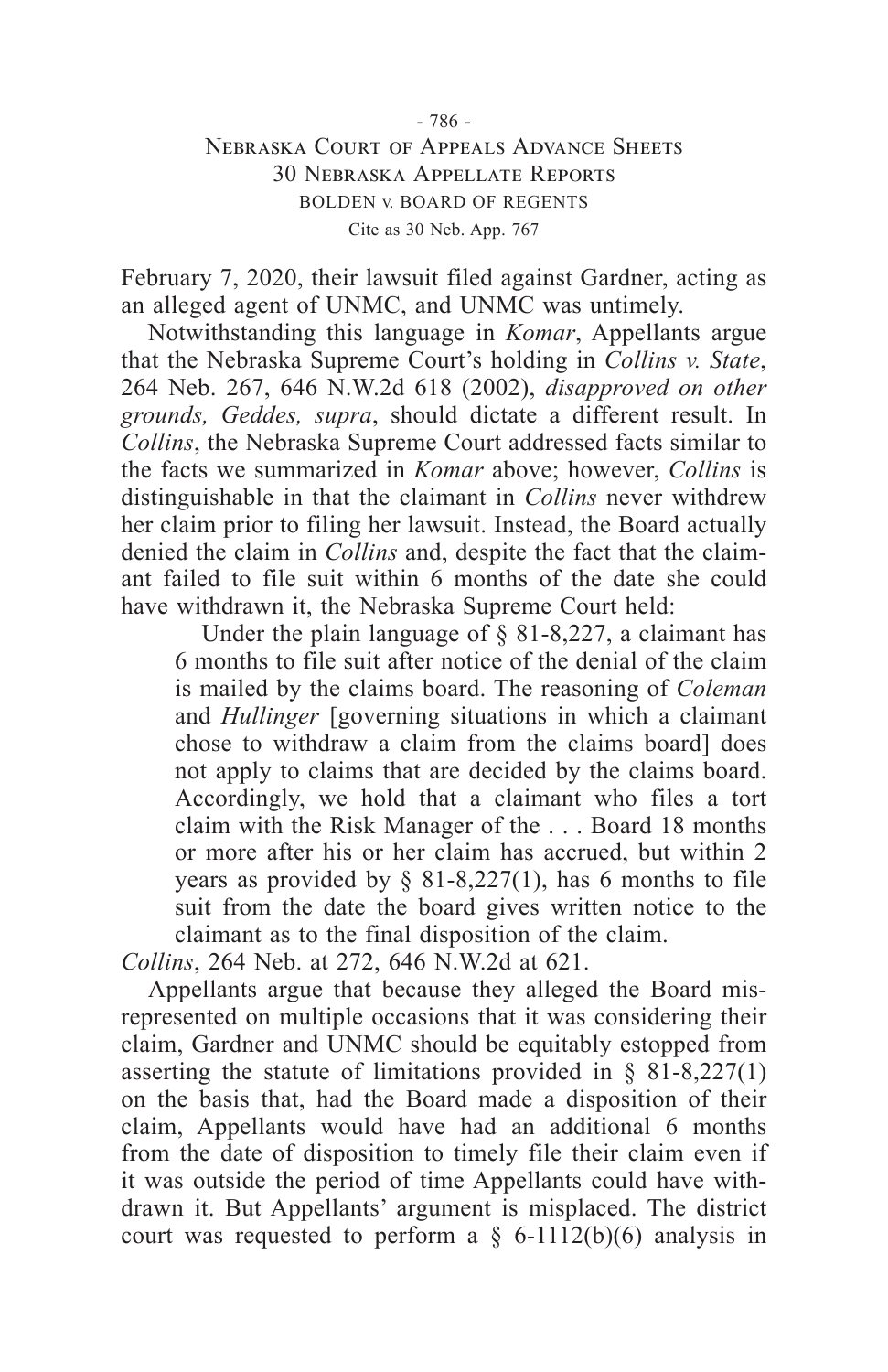connection with Appellants' original claim as filed. As to that motion, the amended complaint, on its face, alleged that Appellants had withdrawn their claim and filed their lawsuit more than 6 months after the time Appellants could have withdrawn their claim. Applying the principles in *Komar v. State*, 299 Neb. 301, 908 N.W.2d 610 (2018), the district court properly dismissed Appellants' claim as time barred. Appellants' original amended complaint did not contain allegations governing misrepresentations by the Board or a request for equitable estoppel. Those issues were raised in connection with its motion to amend and proposed second amended complaint. We will consider that assignment and argument below. But as filed and originally pled, Appellants' amended complaint (as distinguished from their proposed second amended complaint) contained no such equitable allegations, and the district court properly found that under  $\S$  81-8227(1), Appellants' claim was not timely filed against UNMC or Gardner acting as its agent. This assigned error fails.

### 3. Summary Judgment Deficiencies

[12] Appellants next argue that the district court erred in converting Gardner's  $\S$  6-1112(b)(6) motion to a motion for summary judgment, considering Gardner's exhibit consisting of a supplemental affidavit by Poppert including attachments in connection therewith and allowing the matter to proceed notwithstanding Gardner's failure to comply with summary judgment procedural statutes. But as we noted in the previous section of the opinion, Appellants' claim as pled on its face demonstrates Appellants failed to state a claim upon which relief can be granted against Gardner and UNMC. As such, it was unnecessary to convert Gardner's motion to one of summary judgment. Any alleged error committed by the district court in connection with this assigned error is unnecessary to the disposition of this appeal. An appellate court is not obligated to engage in an analysis that is not necessary to adjudicate the case and controversy before it. *Preserve the*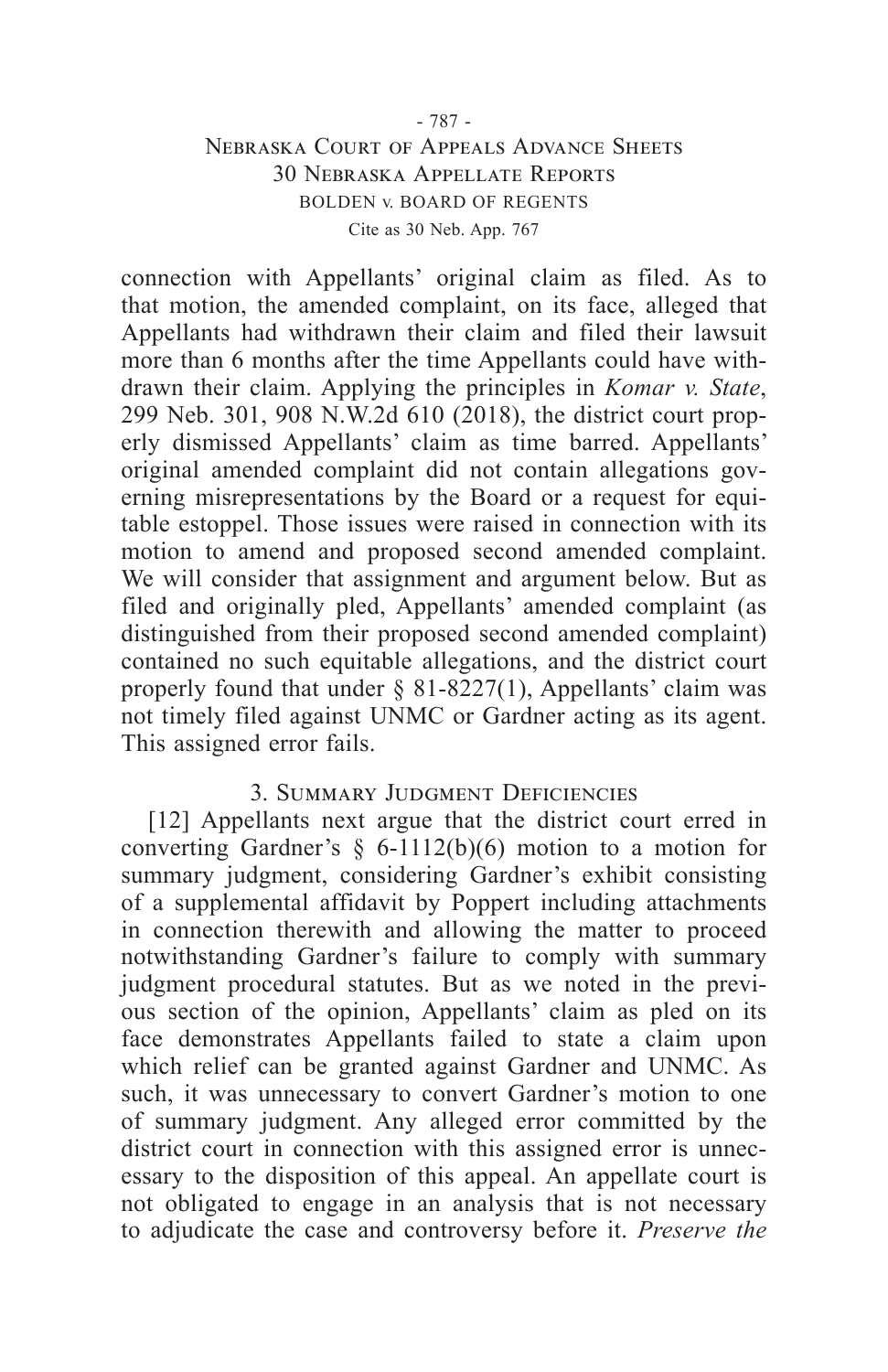#### - 788 -

### Nebraska Court of Appeals Advance Sheets 30 Nebraska Appellate Reports BOLDEN v. BOARD OF REGENTS Cite as 30 Neb. App. 767

*Sandhills v. Cherry County*, 310 Neb. 184, 964 N.W.2d 721 (2021). This assigned error fails.

#### 4. MOTION TO AMEND

Appellants next assign that the district court erred in denying their motion to amend. In connection with this motion, Appellants tendered a proposed second amended complaint that generally averred various reasons why it originally filed suit against UNMC and not Nebraska Medicine; why it originally filed suit against Gardner in her capacity as an employee of UNMC and not Nebraska Medicine; and why it desired to amend to add Nebraska Medicine as a party and change Gardner's designation to an employee of Nebraska Medicine, to add three additional employees of UNMC as parties to the lawsuit, and to include equitable reasons why Gardner and UNMC, as well as Nebraska Medicine, should be estopped from asserting a statute of limitations defense in connection with their claims.

As it relates to Appellants' motion, the district court found that amending the complaint would be futile because "[t]o allow [Appellants'] motion and proposed amendments would place the physicians and Nebraska Medicine in the position of having to defend a time-barred lawsuit." As such, the court denied Appellants' motion to amend.

Appellants contend that the court erred in refusing to allow them to amend the complaint. In furtherance of their position, they argue that Gardner, the Board, UNMC, and Nebraska Medicine's acts and omissions created a factual question as to whether Gardner and UNMC, as well as Nebraska Medicine, should be estopped from asserting a statute of limitations defense and that the district court erred in failing to allow them to amend their complaint to add new parties and to assert their equitable theory.

[13] Permission to amend a pleading is addressed to the discretion of the trial court, and the trial court's decision will not be disturbed absent an abuse of discretion. *Ferer v. Aaron*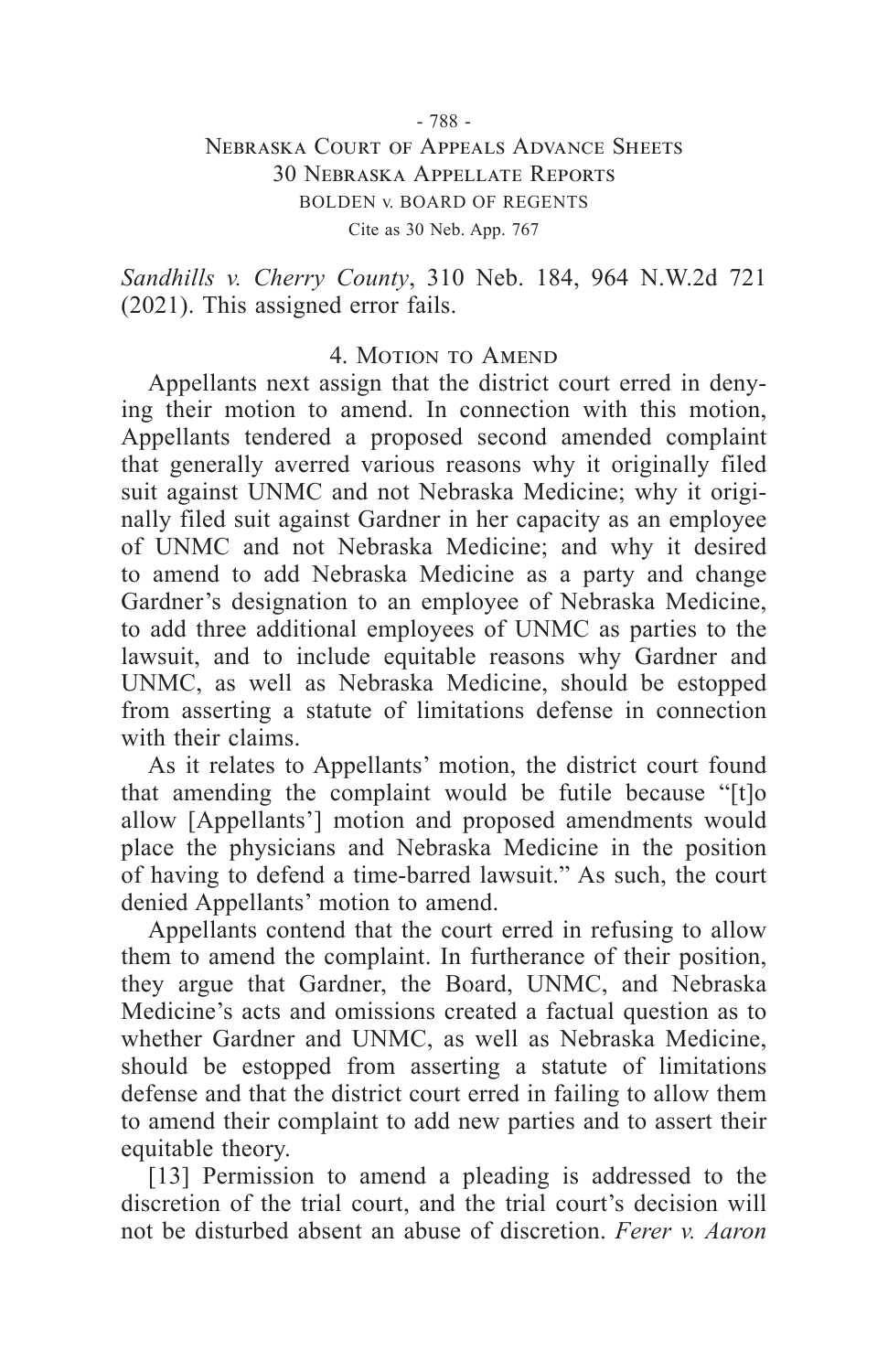*Ferer & Sons Co.*, 278 Neb. 282, 770 N.W.2d 608 (2009). However, a finding that a proposed amendment to a pleading would be futile is reviewed de novo. See *Bailey v. First Nat. Bank of Chadron*, 16 Neb. App. 153, 741 N.W.2d 184 (2007). A motion to amend should only be deemed as being futile if the amendment could not survive a  $\S$  6-1112(b)(6) motion to dismiss. See *Bailey, supra*.

After reviewing Appellants' proposed amended complaint, the court found that amendment would be futile. Specifically, the district court found that "no reasonable amendments to an amended complaint of [Appellants] could be made which would allege an action that would not be time barred by the statute of limitations."

Appellants specifically argue that the district court erred in this finding for three reasons: First, Appellants argue that their new allegations of misrepresentations made by the Board governing their ongoing investigation of Appellants' claim were sufficient to create a factual question as to whether UNMC and its agents should be estopped from asserting a statute of limitations defense. Second, Appellants argue that a similar principle should apply in relation to their efforts to add three UNMC employees as parties to the lawsuit. Third, Appellants argue that their new allegations of misrepresentations made by Gardner and UNMC governing Gardner's employment status, followed by the concealment of Gardner's real employer by Gardner, UNMC, Nebraska Medicine, and the Board, created a factual question as to whether Nebraska Medicine and Gardner should be estopped from asserting a statute of limitations defense as to Appellants' claims filed against Nebraska Medicine and Gardner and as to whether Nebraska Medicine could be substituted as a party to the lawsuit. We will address these arguments independently.

Appellants first argue that their allegations in paragraphs 44 through 65 of the proposed second amended complaint were sufficient to create a factual question as to whether UNMC and its agents should be estopped from asserting a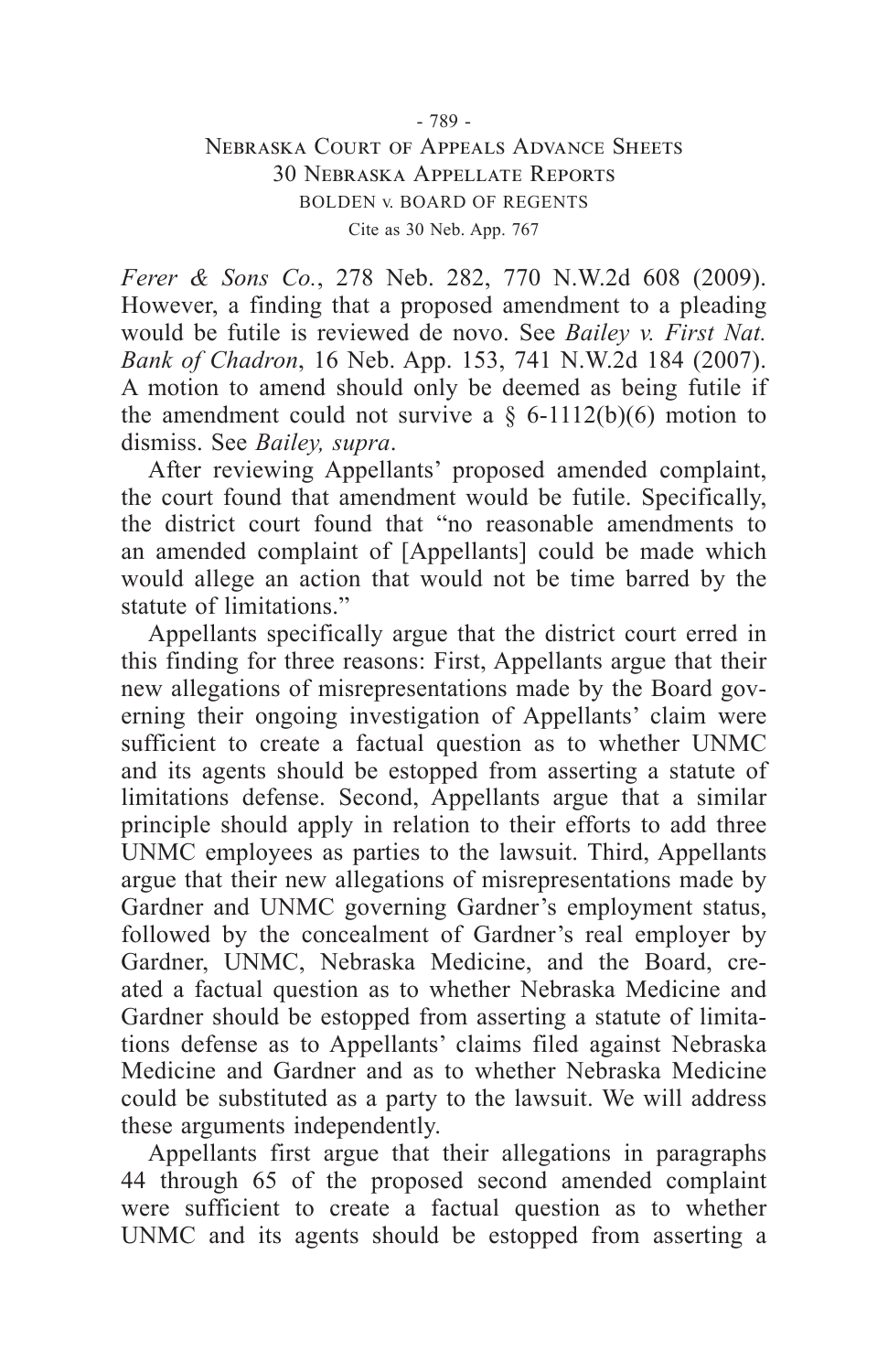statute of limitations defense to the claims filed against them. Specifically, Appellants argue the Board's multiple affirmative representations that they were in receipt of Appellants' claim, that they were reviewing the claim, and that a response would be forthcoming should be sufficient to preserve Appellants' claims against UNMC and its agents. We disagree.

[14] Under the doctrine of equitable estoppel, estoppel applies when a party engages in  $(1)$  conduct which amounts to a false representation or concealment of material facts or, at least, which is calculated to convey the impression that the facts are otherwise than, and inconsistent with, those which the party subsequently attempts to assert; (2) the intention, or at least the expectation, that such conduct will be acted upon by, or influence, the other party or other persons; (3) knowledge, actual or constructive, of the real facts; (4) lack of knowledge and the means of knowledge of the truth as to the facts in question; (5) reliance, in good faith, upon the conduct or statements of the party to be estopped; and (6) action or inaction based thereon of such a character as to change the position or status of the party claiming the estoppel. See *Great Northern Ins. Co. v. Transit Auth. of Omaha*, 308 Neb. 916, 958 N.W.2d 378 (2021).

[15,16] In applying the doctrine of equitable estoppel to a statute of limitations defense, the Nebraska Supreme Court stated:

The equitable doctrine of estoppel was discussed at length by this court in *State Farm Mut. Auto. Ins. Co. v. Budd*, 185 Neb. 343, 346, 175 N.W.2d 621, 623-24 (1970), [*overruled on other grounds, Aken v. Nebraska Methodist Hosp.*, 245 Neb. 161, 511 N.W.2d 762 (1994),] wherein it stated: "By the great weight of authority, the equitable doctrine of estoppel in pais may, in a proper case, be applied to prevent a fraudulent or inequitable resort to a statute of limitations and a defendant may, by his representations, promises, or conduct be so estopped where the other elements of estoppel are present. See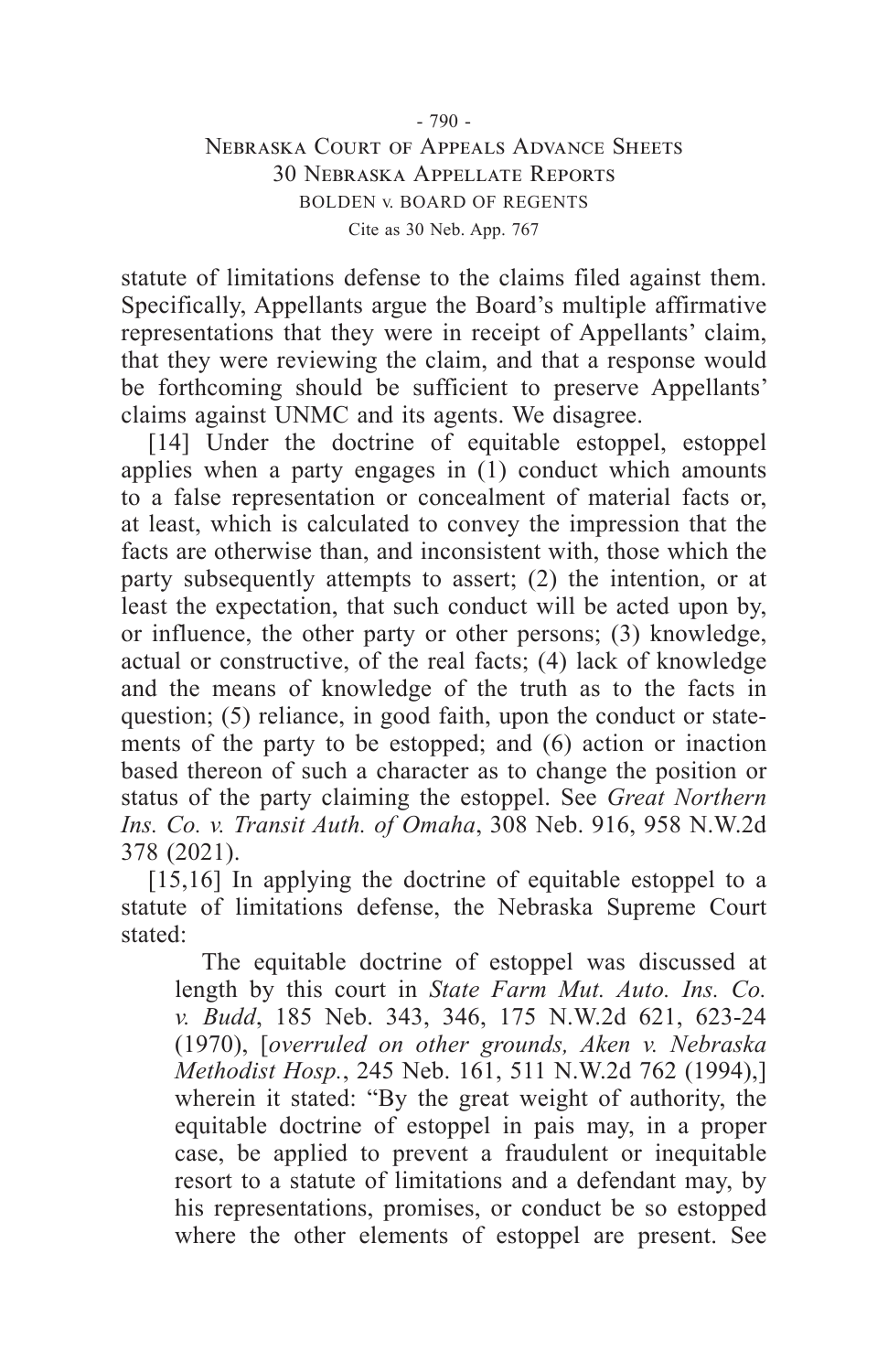Annotation, 24 A.L.R.2d 1417. 'Equitable estoppel rests largely on the facts and circumstances of the particular case and will be applied where the wisdom and justice of the principle are founded upon equity, morality, and justice in accordance with good conscience, honesty, and reason. Under such circumstances, the doctrine subserves its true purpose as a practical, fair, and necessary rule of law.' *Koop v. City of Omaha*, 173 Neb. 633, 114 N.W.2d 380 [1962].

"'Equitable estoppels cannot in the nature of things be subjected to fixed and settled rules of universal application like legal estoppels, nor be hampered by the narrow confines of a technical formula.

"'Equitable estoppel rests largely on the facts and circumstances of the particular case . . . .

""... a person is held to a representation made or a position assumed, where otherwise inequitable consequences would result to another who, having the right to do so under all the circumstances of the case, has, in good faith, relied thereon."' *National Union Fire Ins. Co. v. Bruecks*, 179 Neb. 642, 139 N.W.2d 821 [1966]."

*Muller v. Thaut*, 230 Neb. 244, 253-54, 430 N.W.2d 884, 890-91 (1988).

Appellants argue that the Board's representations that it was still investigating Appellants' claims and that a response would be forthcoming, on its face, states a claim for which relief can be granted applying the doctrine of equitable estoppel. As we stated earlier, once Appellants filed their notice of claim more than 18 months from the date the claim occurred, they were prohibited from filing their claim until the Board responded. However, because the Board failed to respond within 6 months of the time the claim was presented, Appellant then had 6 months from that date to withdraw their claim and file suit. See *Komar v. State*, 299 Neb. 301, 908 N.W.2d 610 (2018). Appellants claim they did not withdraw the claim during that time because of the Board's representations. But none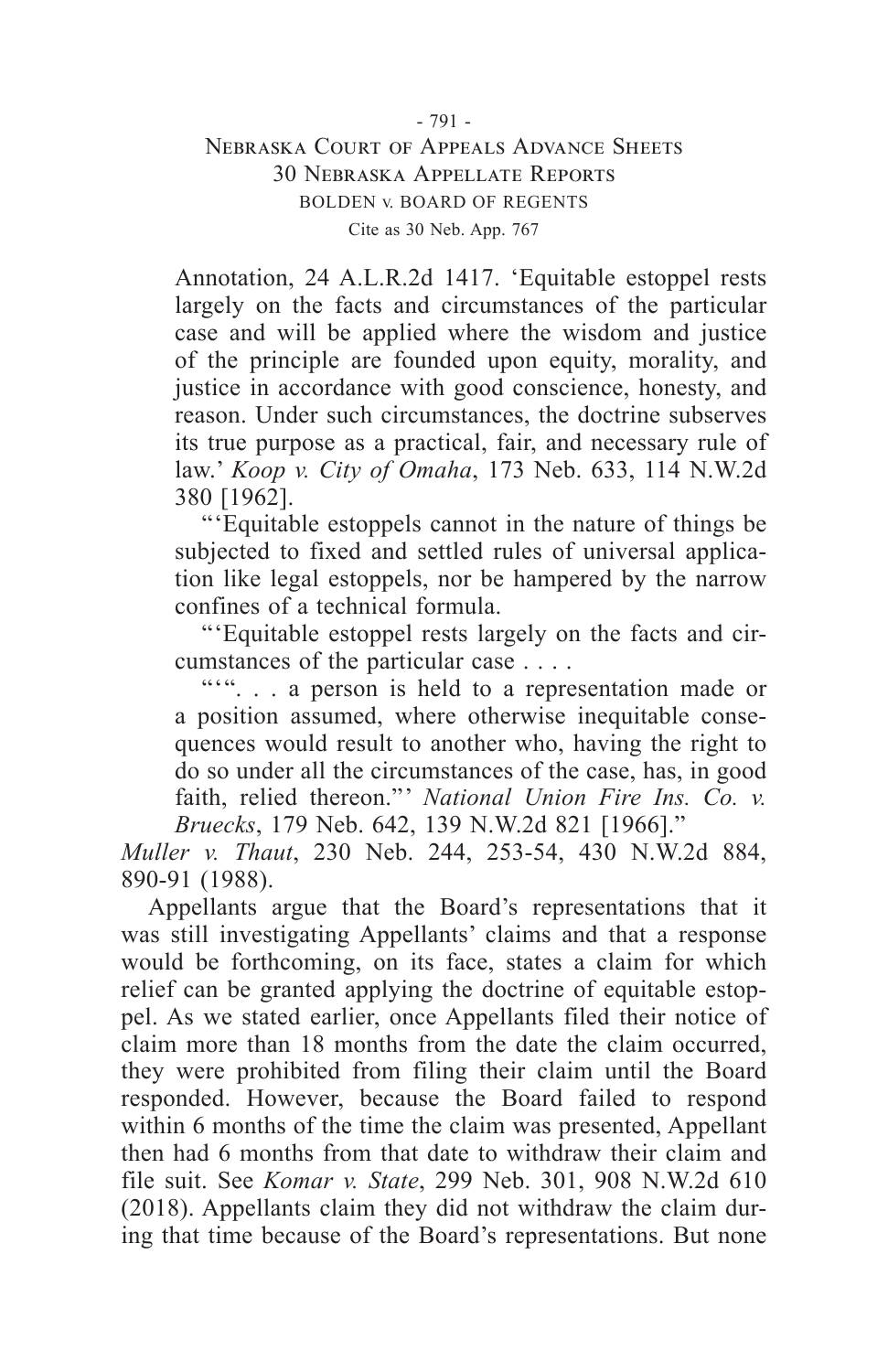of Appellants' allegations suggest a time in which the Board agreed it would respond. And since the Board failed to do so within 6 months of the time in which Appellants filed their claim, Appellants were legally entitled to either (1) withdraw their claim and file suit within 6 months of the time they could have withdrawn the claim, see *Komar, supra*, or (2) wait until the Board responded and file their lawsuit within 6 months thereafter, see *Collins v. State*, 264 Neb. 267, 646 N.W.2d 618 (2002), *disapproved on other grounds, Geddes v. York County*, 273 Neb. 271, 729 N.W.2d 661 (2007). Appellants did neither. Instead of timely withdrawing their claim and filing suit, Appellants untimely withdrew their claim and filed suit. Applying the principles set forth in *Komar, supra*, Appellants' claim was untimely filed. Because Appellants had a remedy available to them notwithstanding the alleged representations of the Board, they failed to state a claim of good faith reasonable reliance on the Board's alleged misrepresentations. This first argument fails.

As it relates to Appellants' second argument, any attempt to add the three additional employees of UNMC to the lawsuit suffers the same fate. These additional parties were alleged to be employees of UNMC, and for the same reason we articulated above, the doctrine of equitable estoppel would not apply to render the claim timely filed against them. The claim filed against UNMC and its employees or agents was filed outside of the limitations period set forth in § 81-8,227(1), and the doctrine of equitable estoppel, as pled, does not bar its application. Appellants' second argument fails.

But we reach a different conclusion as to Appellants' third argument. Here, Appellants argue for a different application of the doctrine of equitable estoppel. Appellants argue that their multiple allegations of misrepresentations made by Gardner and UNMC that Gardner was an employee of UNMC, when taken together with their notice to the Board, placed Gardner, UNMC, Nebraska Medicine, and the Board on notice that Appellants were pursuing their lawsuit against the wrong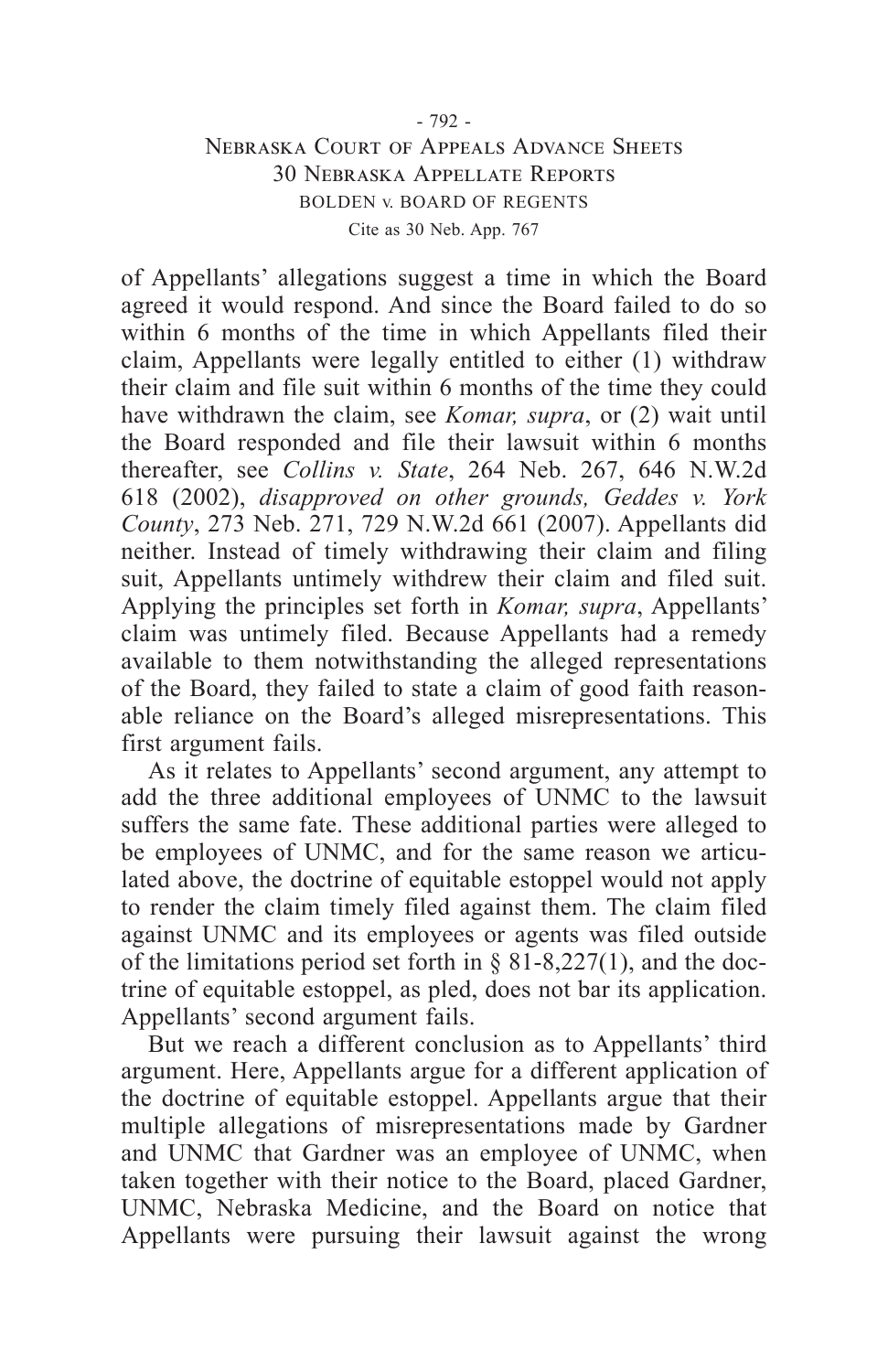party. Notwithstanding this mistake, due to the alleged misrepresentations by Gardner and UNMC, Appellants allege that Gardner, UNMC, Nebraska Medicine, and the Board effectively "la[id] in the weeds" and concealed the identity of Gardner's true employer until after the statute of limitations had run. Appellants assert that those misrepresentations, followed by their subsequent concealment, created a factual question as to whether Nebraska Medicine and Gardner should be estopped from asserting a statute of limitations defense. We agree that a factual question exists, and the district court erred in failing to allow Appellants to amend as to this aspect of their claim.

The equitable doctrine of estoppel may, in a proper case, be applied to prevent a fraudulent or inequitable resort to a statute of limitations, and a defendant may, by his or her representations, promises, or conduct, be so estopped where the other elements of estoppel are present. *Muller v. Thaut*, 230 Neb. 244, 430 N.W.2d 884 (1988). Here, Appellants alleged (1) that Gardner and UNMC falsely represented Gardner's employer and that Gardner, UNMC, Nebraska Medicine, and the Board then concealed Gardner's true employer's identity once they learned Appellants mistakenly relied on it; (2) that by continuing to conceal the true identity of Gardner's employer, there was an intention that Appellants would continue to rely on the mistake of fact occasioned by the misrepresentations; (3) that Gardner, UNMC, Nebraska Medicine, and the Board had actual or constructive notice of the real facts; (4) that Appellants lacked knowledge and the means of knowledge of the true facts; (5) that Appellants relied in good faith on the original representations and subsequent concealment of Gardner's true employer's identity in pursuing a claim against UNMC under the STCA rather than pursuing a normal tort claim against Nebraska Medicine and Gardner; and (6) that had Appellants known the true identity of Gardner's employer, they would have timely filed a claim against Nebraska Medicine and Gardner within the 2-year statute of limitations.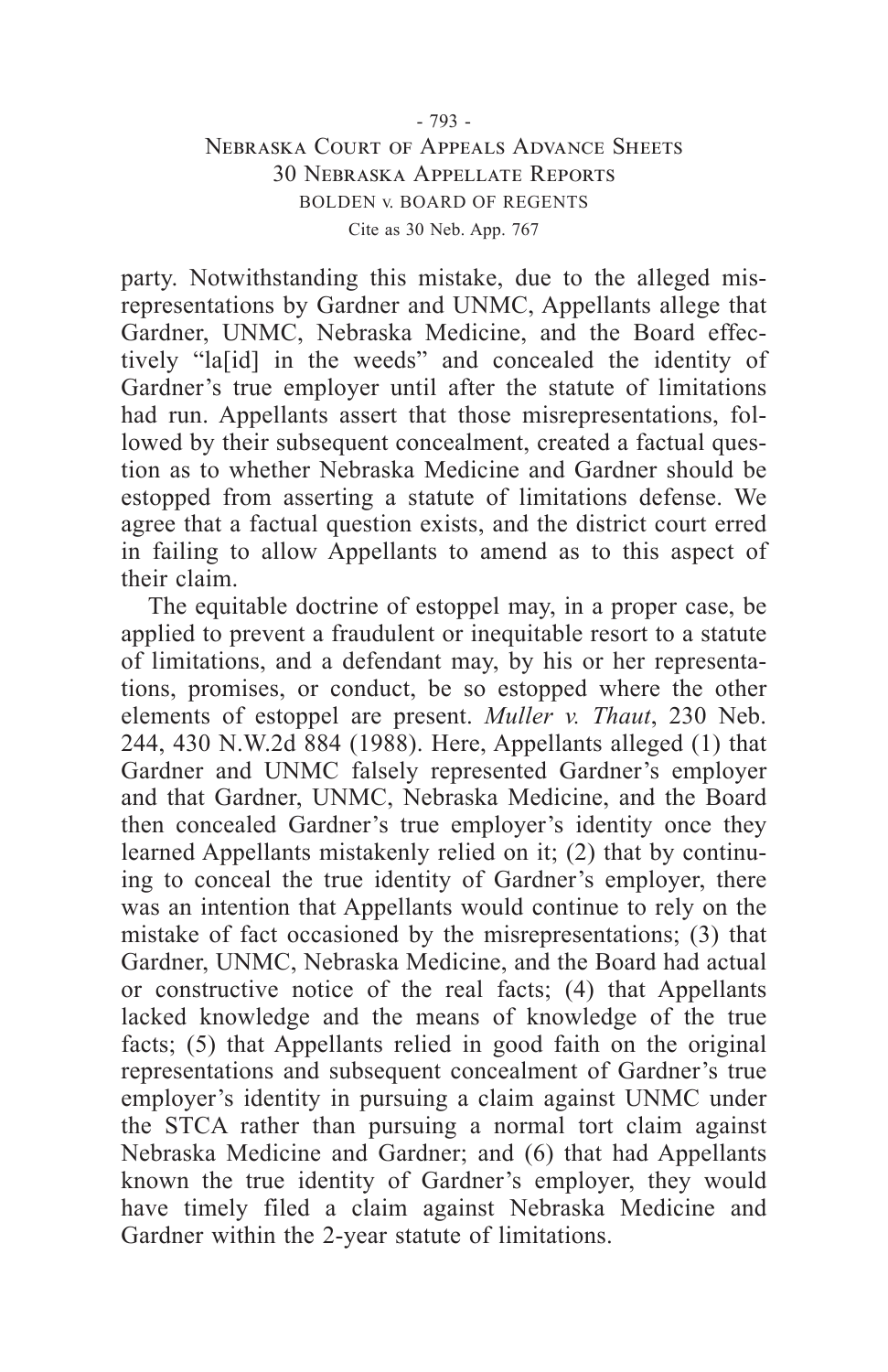Gardner and UNMC urge that Appellants' attempt to amend their complaint and substitute Nebraska Medicine for UNMC as a party also requires analysis of the relation-back doctrine found in Neb. Rev. Stat. § 25-201.02(2) (Reissue 2016), and its associated jurisprudence. We disagree. Section 25-201.02 provides, in pertinent part:

(2) If the amendment changes the party or the name of the party against whom a claim is asserted, the amendment relates back to the date of the original pleading if (a) the claim or defense asserted in the amended pleading arose out of the conduct, transaction, or occurrence set forth or attempted to be set forth in the original pleading, and (b) within the period provided for commencing an action the party against whom the claim is asserted by the amended pleading (i) received notice of the action such that the party will not be prejudiced in maintaining a defense on the merits and (ii) knew or should have known that, but for a mistake concerning the identity of the proper party, the action would have been brought against the party.

On its face, the relation-back doctrine applies when a lawsuit is timely brought against a mistaken party and the claimant desires to substitute a mistaken party for a proper one. In such circumstances, the claimant needs the relation-back doctrine in order for the substitution to be considered timely filed against the substituted party.

That is not the case here. As to Appellants' desire to substitute now, the original action was not timely filed. Relating the second amended complaint back to the first would not remedy the untimely filed original action. Instead, Appellants have alleged that they should be able to amend their original amended complaint to now sue Nebraska Medicine and Gardner and that both such parties should be equitably estopped from asserting a statute of limitations defense in its entirety. If they are equitably estopped from doing so, there is no need for application of the relation-back doctrine. And although both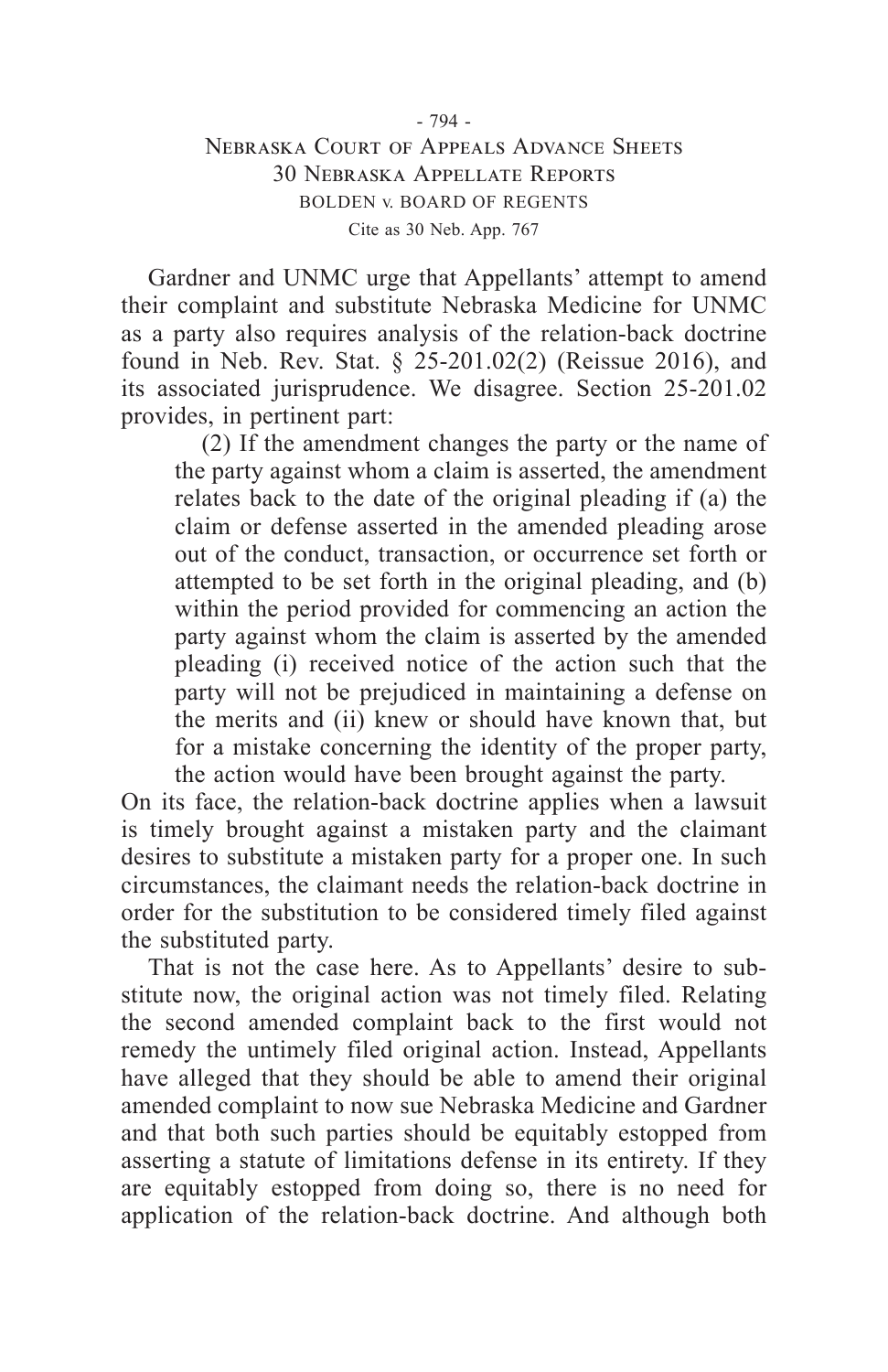doctrines involve similar or even overlapping considerations, the elements are separate and distinct.

We hold that in its second amended complaint, Appellants sufficiently alleged facts which could result in application of the doctrine of equitable estoppel to the statute of limitations defenses of Nebraska Medicine and Gardner acting in her capacity as an employee of Nebraska Medicine. Although we are mindful that the specific representations alleged were made by Gardner and UNMC, we recognize that as now alleged, Gardner is an employee of Nebraska Medicine which brings into question what information she had and which would be imputed to Nebraska Medicine. As such, we cannot say Appellants' second amended complaint, on its face, does not survive a  $\S$  6-1112(b)(6) analysis. As such, we hold the district court erred in failing to allow Appellants to amend their complaint as it relates to allegations against Nebraska Medicine and Gardner in her capacity as an employee of Nebraska Medicine.

### VI. CONCLUSION

In sum, we hold the district court erred in dismissing Appellants' complaint for failing to properly serve Gardner, but properly dismissed Appellants' first amended complaint because that claim, filed against Gardner, in her capacity as an employee of UNMC, and UNMC, was filed outside the applicable statute of limitations period set forth in § 81-8,227(1). The first amended complaint contained no allegations governing application of the doctrine of equitable estoppel. However, as to Appellants' motion to amend their complaint a second time to substitute Nebraska Medicine as a party and sue Gardner in her capacity as an employee of Nebraska Medicine, we hold the district court erred in failing to allow Appellants to so amend. Although we find that Appellants' second amended complaint could survive a  $\S 6$ -1112(b)(6) motion to dismiss, we make no substantive determination as to whether Appellants' equitable estoppel claim will succeed on the merits. At this